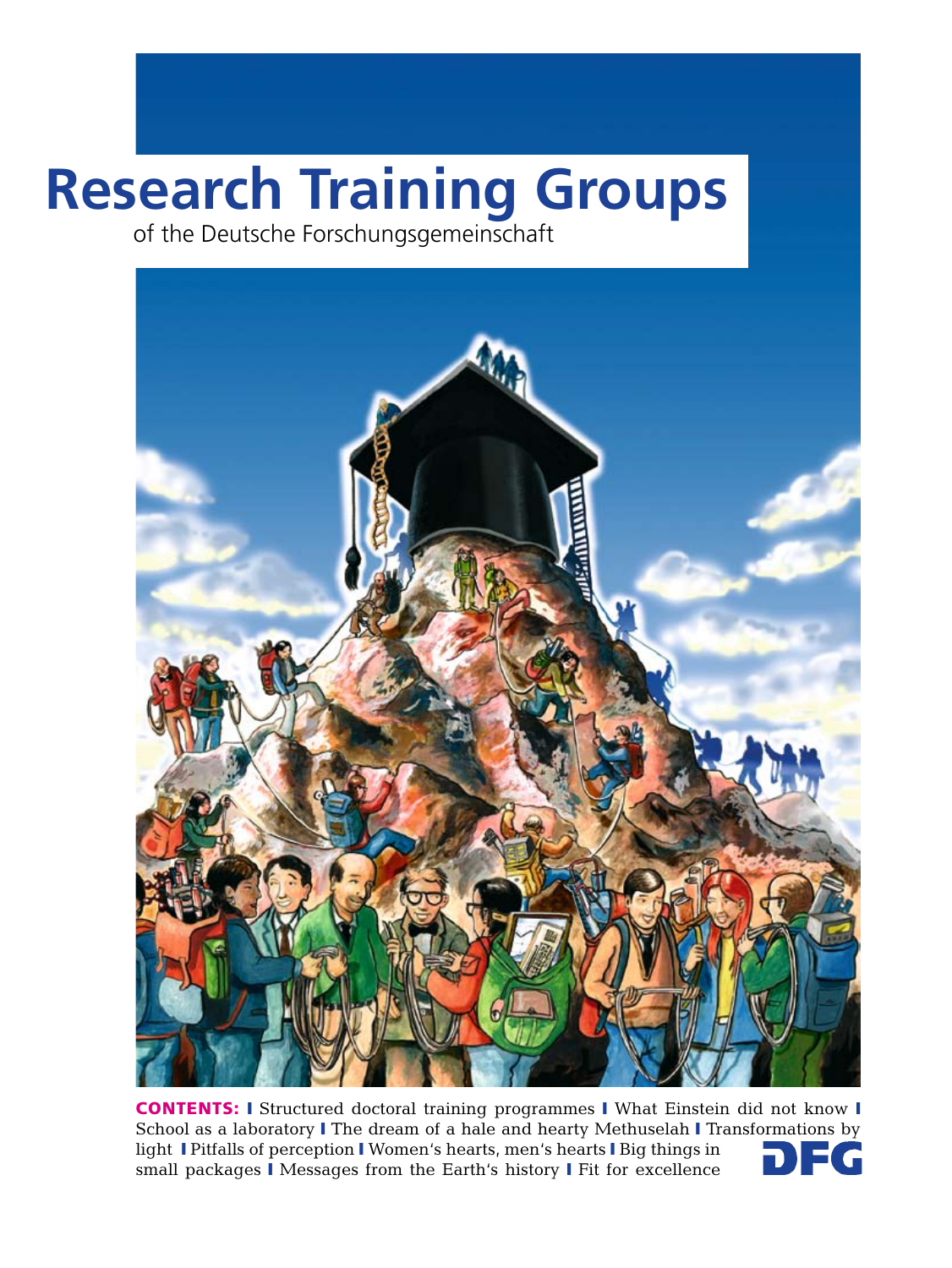

Obtaining a doctorate under ideal conditions in DFG Research Training Groups

# **Structured doctoral training programmes**

*by Ernst-Ludwig Winnacker*

**O**btaining a doctorate is at the same time the last stage of study and the first stage in life as a researcher. In this decisive phase all doctoral candidates need to be given the necessary latitude to carry out independent scientific work, develop their own ideas and earn recognition for their work. They also require a demanding research environment that provides stimuli, makes exchange possible and, where necessary, ensures specialist support. The Research Training Groups (RTGs) funded and promoted by the Deutsche Forschungsgemeinschaft (DFG, German Research Foundation) have, since their inception 15 years ago, contributed in an exemplary way to creating these conditions for doctoral candidates.

At one time it was typical for doctoral candidates to write their theses alone in "ivory towers" or as "apprentices" to their – mostly male – doctoral supervisors, with varying degrees of assistance and support. However when, in the 1980s, the annual numbers of doctorates increased to five figures and the time taken to obtain a doctorate became increasingly longer, the existing model of individual support and supervision began to reach its limits. Consequently, in 1990, a new funding instrument for structured doctoral training was established and the first RTGs were set up.

A Research Training Group is a university training programme, set up for a maximum of nine years, which enables particularly wellqualified doctoral candidates to obtain a doctorate quickly and under excellent conditions. It is run by a small group of committed and respected scientists and comprises a coordinated research programme, dedicated to focused and topical

questions, and a tailor-made programme of studies. This imparts the necessary specialist knowledge in order to develop a doctoral thesis of the highest possible quality within the targeted time limit of three years. Additionally, it ensures a profound introduction to the branch of science in which the work is being carried out and can, depending on the subject, include practical experience in companies, language and presentation courses, technique workshops, etc. The university teachers who apply for RTGs are very flexible in their arrangements – what is important is that the doctoral candidates are provided with both the specialist knowledge and the skills that they will need as they strive for an academic or non-university career after obtaining their doctorate. The doctoral candidates are to direct their gaze beyond the limits of their own subject, design "their" RTG themselves and be able to practise scientific independence at an early stage.

The comprehensive offer is<br>intended to support the doctoral candidates in their work, but not to take up too much time. On the contrary, RTGs and structured doctoral training programmes aim to limit the time to degree and lower the age at which doctoral degrees are conferred. Enabling doctoral candidates to concentrate entirely on the completion of their doctoral theses in the RTG considerably shortens the length of time needed to earn a doctorate. On average, DFG-funded doctoral candidates achieve their doctorate six months faster than their colleagues who are funded elsewhere, and at the conclusion of their doctorate are, on average, two years younger than their counterparts in Germany. However, the target mark of 36 months for earning a doctorate has not yet been achieved by the others, either.

**A** survey, carried out at the end of 2004 by the "Thesis" doctoral network on the situation of doctoral candidates, showed that one in three doctoral candidates felt that they were poorly supported and supervised. Another factor that is often criticised is the frequent dependence on a supervisor who is at the same time the employer. Deficiencies in the support of doctoral candidates are obviously not restricted to Germany. Indeed the European representation of doctoral candidates, "Eurodoc", in its recommendations on doctoral reform (submitted together with the European University Association in February 2005) called for, among others, transparent supervisory and support structures with clearly defined responsibilities. This is already established practice in the Research Training Groups: here the allocation of each student to one supervisor has in most cases been replaced by a double or multiple supervision and support system, especially in the case of interdisciplinary subjects, and/or by the additional appointment of tutors or mentors.

As the examples in this booklet clearly show, there are RTGs in all research fields. At the moment, the humanities and social sciences, the natural sciences, and the life sciences (i.e. biology and medicine), each have about 30% of the Research Training Groups. The remaining 10% are in the engineering sciences, and this is increasing. Most of the RTGs have an interdisciplinary orientation and that is no accident, since it is becoming increasingly clear that progress in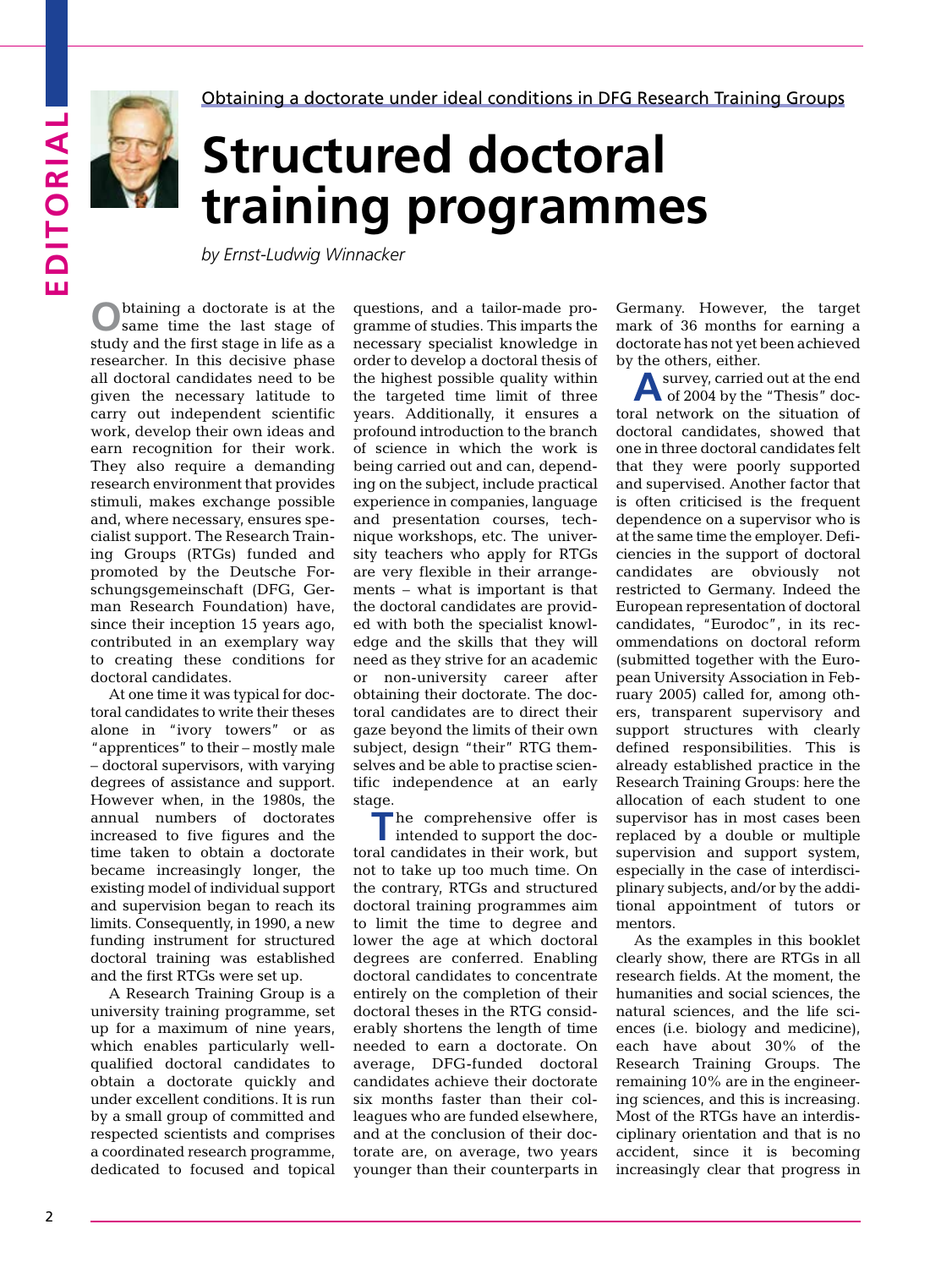science is made at the interfaces between the disciplines. Interdisciplinary, innovative projects are ideal for creating a good basis for the next generation of researchers and their scientific future.

An outstanding feature of the Research Training Group is its international character. The percentage of international doctoral candidates has increased steadily over the last few years and is approaching the 30% mark (almost three times as high as the German average!). Of the international doctoral candidates, approximately 26% come from Western Europe, 35% from Eastern Europe, 24% from Asia and the remaining 15% from other regions. In addition, the number of applications from abroad has risen sharply. In view of the international competition for the much soughtafter new generation of young scientists, this is a gratifying indication of the attractiveness of the RTGs, all of which have intensive contacts with international scientists.

In this day and age scientific progress is impossible without international networking. Therefore it is an important criterion when reviewing proposals for setting up RTGs. The doctoral candidates in RTGs are involved in international cooperation at an early stage, both by means of lectures and visits from international guest scientists, and through participation in congresses and relatively long research stays at

foreign host institutes.<br>There has been a marked **T** here has been a marked increase in the number of International Research Training Groups (IRTGs), in which a group of German university teachers cooperate with a partner group abroad. Currently more than 40 IRTGs exist, most of them with European universities, but also three with the USA, three with China and one, quite recent, with Japan. This variant of the Research Training Groups was introduced in 1997 in order to take into account the international networking of sciences and to permit systematic joint training of doctoral candidates across national borders. In the case of the IRTGs, the same standards of excellence apply to applicants as in the case of the national groups.

Both sides must jointly run a highcalibre research and study programme, and the supervision and support necessary for obtaining a doctorate are also provided jointly, as a rule by one supervisor at the home institute and one at the partner institute. For the doctoral candidates in the groups involved, a stay lasting approximately six months with the respective partner is envisaged. Right from the start of their careers as researchers, the candidates in IRTGs become familiar with different science systems "from the inside" and also profit from complementary expertise and different research approaches.

**E**stablishing such IRTGs not only leads to closer networking at the level of the doctoral candidate, but also at the sponsors' level. For example, bilateral agreements have already been reached with a large number of partner organisations and ministries worldwide concerning the joint financing of International Research Training Groups. Particular commitment is shown by the German-French University DFH and the French Ministry of Education, the Graduate University of the Chinese Academy of Sciences and the Chinese Ministry of Education, as well as by the research funding organisations in the Netherlands (NOW), Hungary (OTKA) and Japan (JSPS); more agreements are in the works.

An estimated 6% of all doctoral candidates in Germany conclude their doctorate studies at a DFG Research Training Group. In specific terms, more than 6,000 young scientists write their doctoral theses in the approximately 270 RTGs currently in existence, an average of 22 to 25 doctorates per RTG. Of these, approximately two-thirds receive their fellowships from DFG funds; the others are doctoral candidates financed from other funds, who participate equally in the study programme and can also be granted travel funds. In total, the DFG has financed almost 600 Research Training Groups since the beginning of the programme.

A central aim of the programme is to contribute to the reform and further development of the phase leading up to the award of a doctorate. Research Training Groups give universities the incentive and ability to create and try out new structures for the promotion of the new generation of scientists. In this way, they make models and experience available for more diversified and permanently installed programmes for doctoral candidates. The existing models of structured doctoral training programmes – in addition to the DFG, for example the Max Planck Society and several German states also support similar programmes – have set new standards for guiding doctoral candidates and measuring university teachers. A DFG symposium in the summer of 2003 showed that there are outstanding examples of structured promotion of doctoral candidates throughout Germany, and that meanwhile in various places and in various fields of science, research training centres have arisen or are in the process of being created. It has also become clear that there are subject-specific admission requirements and subsequently different doctoral cultures, and that these should continue to exist. It is an accepted fact that no reform may question the tried and proven elements of the German doctoral courses – above all their scientific profundity. This principle applies in particular to the inclusion of study up to a doctorate as a "third cycle" – after the Bachelor and the Master – in the Bologna Process.

**T** he DFG is not in a position – nor is it obliged – to set up Research Training Groups across the whole country and make it possible for all university graduates to earn a doctorate in one of its structured programmes. In future it would like to concentrate even more on promoting RTGs that set examples and show a model character of innovative forms of supervision and support, for all the various generations of scientists. The established measures must be given support by the universities or the federal government – to paraphrase Benjamin Franklin: "An investment in the young scientific generation always yields the most interest."

*Prof. Dr. Ernst-Ludwig Winnacker is President of the DFG*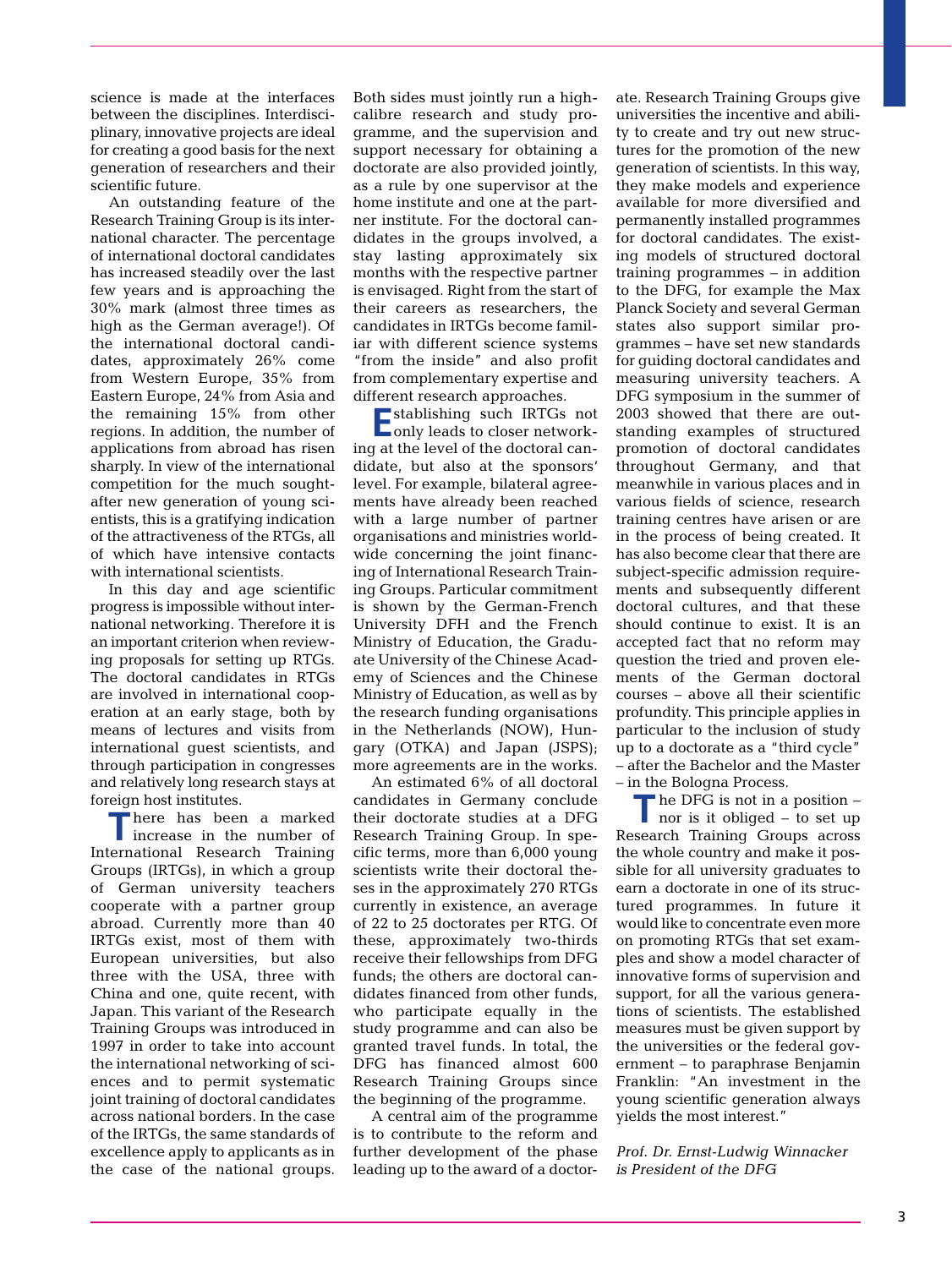#### **Facts that Einstein did not know**

**A**t the Institute of Quantum Optics, part of the University of Hanover, two small glass vacuum tanks are at the heart of an experimental set-up: in them young scientists plan to reveal the quantum nature of matter.

The peculiarity of quantum physics is that in the microscopic world the accustomed distinction between waves and particles becomes blurred. Depending on the way they are considered, light waves are made of photons, quanta of electromagnetic energy, or particles of matter in their state of energy appear as waves. If this sounds like sorcery we need not feel frightened: After all, even the fathers of the quantum theory, Max Planck and Albert Einstein, wrangled with the consequences of their discovery throughout their lives. As bizarre as the theory may seem it

has been repeatedly proven correct, right up to the present day.

Thorsten Henninger, studying for a doctorate at the European Research Training Group "Interference and Quantum Applications" in Hanover, would like to take a good look at quantum effects – he wants to cause atoms to lose their individuality and merge in a gaseous state, he wants to collect matter in what is referred to as Bose-Einstein condensate in such a way that he can "photograph" the quantummechanical wave functions. As early as 1995, American researchers cooled several thousand rubidium atoms to such an extent that they behaved like one single super atom. Rubidium atoms belong to the boson class, which are atoms that have an altogether even number of protons, neutrons and electrons. Such particles always strive for the same state. It is only because of this herd instinct that they can condense to form a wave packet, provided that Brownian motion due to the temperature is not too strong. However, Thorsten Henninger wants to go one step further – he wants to cool down not only bosons, but also fermions (atoms that do not have an even number of protons, neutrons and electrons), to close to absolute zero,

*"Interference is the link that holds the Research Training Group's topics together."*

which is about -273 degrees Centigrade. Such atoms behave in an opposite way to bosons: they repel each other, which means they are at different locations, move at different velocities or are distinguished from each other in some other way.

In the experiment, bosonic rubidium (isotope 87) and fermionic potassium (isotope 40) are in a vacuum system. The physicist bombards the atoms from six directions with laser beams of a particular wavelength, cooling them down. A magnetic field draws the cold atoms into the middle. Once in the magnetic trap they are cooled further by evaporation. The rubidium atoms now form a condensate; at the same time the potassium, since it is a fermion that cannot be condensed, forms a cloud. If the rubidium and potassium atoms are illuminated with two different colours, the compact condensate in the diffuse cloud of potassium can be photo-

*The working environment for the gravitational wave detector GEO600, showing the vacuum tanks and pipes in the clean room.*

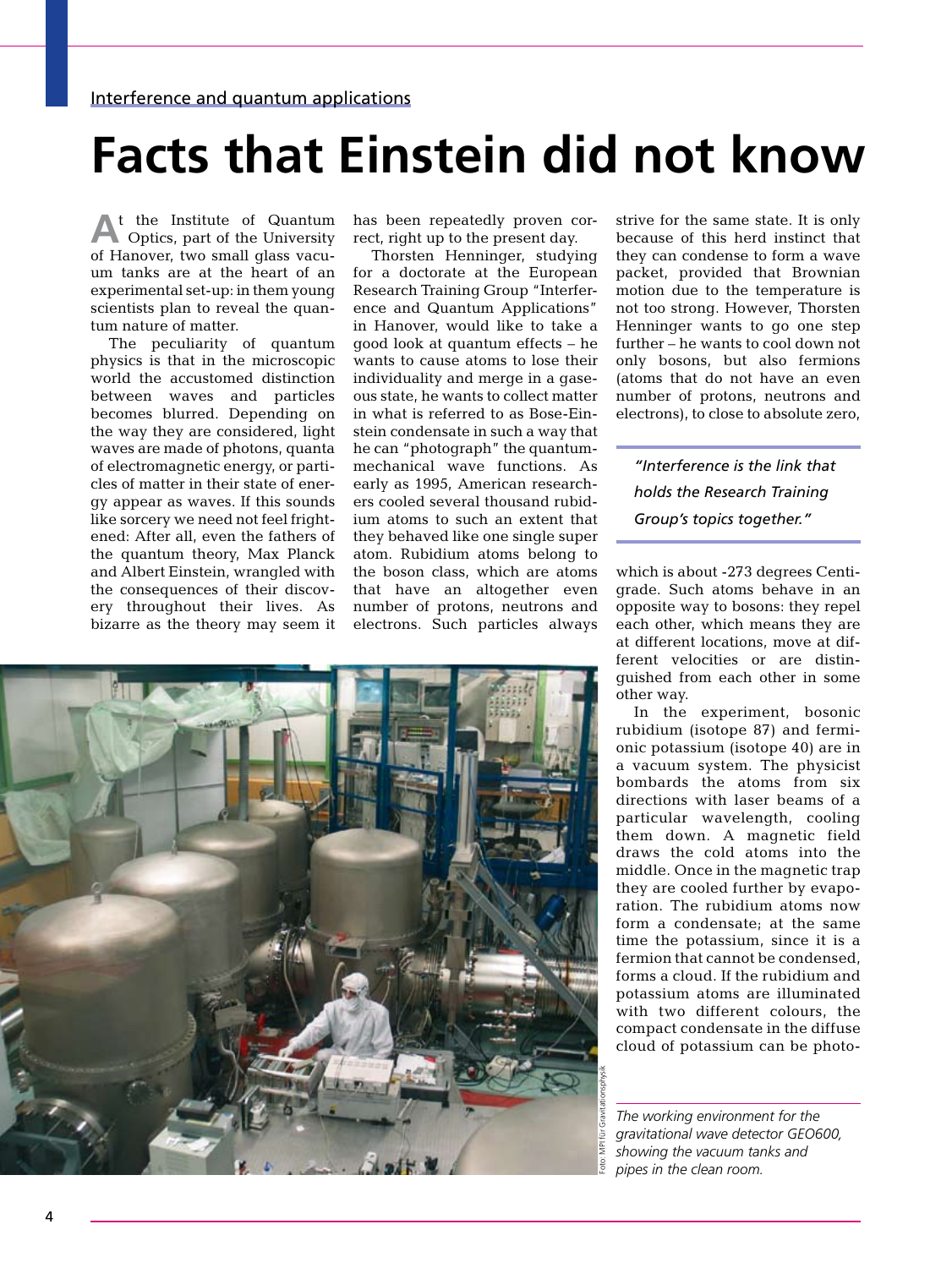

graphed. By selecting an appropriate magnetic field, the rubidium and potassium are then artificially linked to form a molecule. "We want to show, for the first time, how fermionic potassium/ rubidium molecules are physically produced," says Thorsten Henninger.

How the "pointlike particles", the atoms, in a Bose-Einstein condensate can be aware of each other can only be accounted for by their wave nature. Particle waves form an interference pattern just as light does. Such a pattern may, for example, reveal itself in the iridescence of a soap bubble. Even if two condensates are superimposed they form typical interference stripes. "Interference is the link that holds our Research Training Group together," explains Professor Eberhard Tiemann, spokesman for the RTG. In Hanover scientists are not only investigating the interference of matter waves, in order to understand fundamental phenomena such as Bose-Einstein condensates, but also using light and its interference possibilities, in order to tackle quite different problems.

The Quantum Theory was one of the 20th century's great revolutions in physics, and Einstein's General Theory of Relativity was the other. In this theory, gravitation is no longer described as a force of attraction as in Isaac Newton's work, but rather as a warping of space-time – large masses bend the geometry like a heavy ball on an elastic membrane, and as the forces change this warping must follow. The wavelike structures arising from this lead to very slight

*The logo of the European Graduate College, EGC, traced here in nanodimensions with a laser beam by Sven Passinger.*

variations of the distances between all objects in space. In Ruthe, near Hanover, scientists are now waiting for a star in the Milky Way (or not too far away from our galaxy) to explode as a supernova, or for two black holes to collide, as that would give them an opportunity to measure the gravitational waves that are transmitted as a result – similar to the waves in water when you throw a stone into it.

Michaela Malec is also eagerly awaiting such an event. "The gravitational waves are so weak that the distance between the Earth and the sun would change only by the diameter of an atom in the event of the explosion of a star in our galaxy. Therefore we require extremely precise measuring instruments to discover changes in distances." GEO600 is such an instrument, and it functions in accordance with the principle of a Michelson interferometer. It measures changes in distances with the help of light running times between mirrors. Some mirror arrangements, which is what is special about these detectors, intensify the circulating light power up to 1,000 times and hence permit the desired, highly precise measurements. GEO600 is one of six gravitational wave detectors in existence worldwide. Some years from now – in cooperation with ESA and NASA – LISA will also go into service. LISA is a gigantic interferometer, consisting of three satellites, intended to detect gravitational waves in outer space. "LISA will be concentrating on different frequency ranges of gravitational waves than the ones the terrestrial detectors listen for," says Michaela Malec. "But the latter are not in competition with one another, either. On the contrary, if one detector measures something, another one must acknowledge the signal in order to be certain that these are not disturbance signals from other sources, such as seismic vibrations or fluctuations of the laser intensity or frequency."

The physicist is investigating sub-systems on the computer, with a "virtual detector", in order to separate out such disturbances in simulations. "In that way we can identify the problem and, if it is of a technical nature, systematically eradicate it," Malec explains. In the autumn she will complete her doctorate, jointly supervised at Hanover and Glasgow universities. GEO600 is a joint British-German project in which the Albert Einstein Institute of the Max Planck Society is participating. Michaela Malec did six months of research work at the Scottish university, a partner in the European Research Training Group. "That was immensely valuable to me," she says enthusiastically.

There is also cooperation between the Research Training Group and the University of South Paris in Orsay. The students in the Research Training Group from Hanover, Orsay and Glasgow will gain experience through the international exchange of ideas and knowledge and organised workshops, and joint doctorates are

*"The time I spent at the British partner university was immensely valuable to me."*

also an important aim. "As the procedures for obtaining a doctorate vary widely across the European countries, we draw up a separate contract for each candidate," explains Eberhard Tiemann. Additionally, Hanover itself provides a stimulating environment for doctoral candidates. For example the DFG Collaborative Research Centre "Quantum-limited Measuring Processes with Atoms, Molecules and Photons" is located here, and close cooperation with the Albert Einstein Institute and the Hanover Laser Centre also exists. The students of the RTG like this very much. "We don't want to be onetrack specialists," says Thorsten Henninger.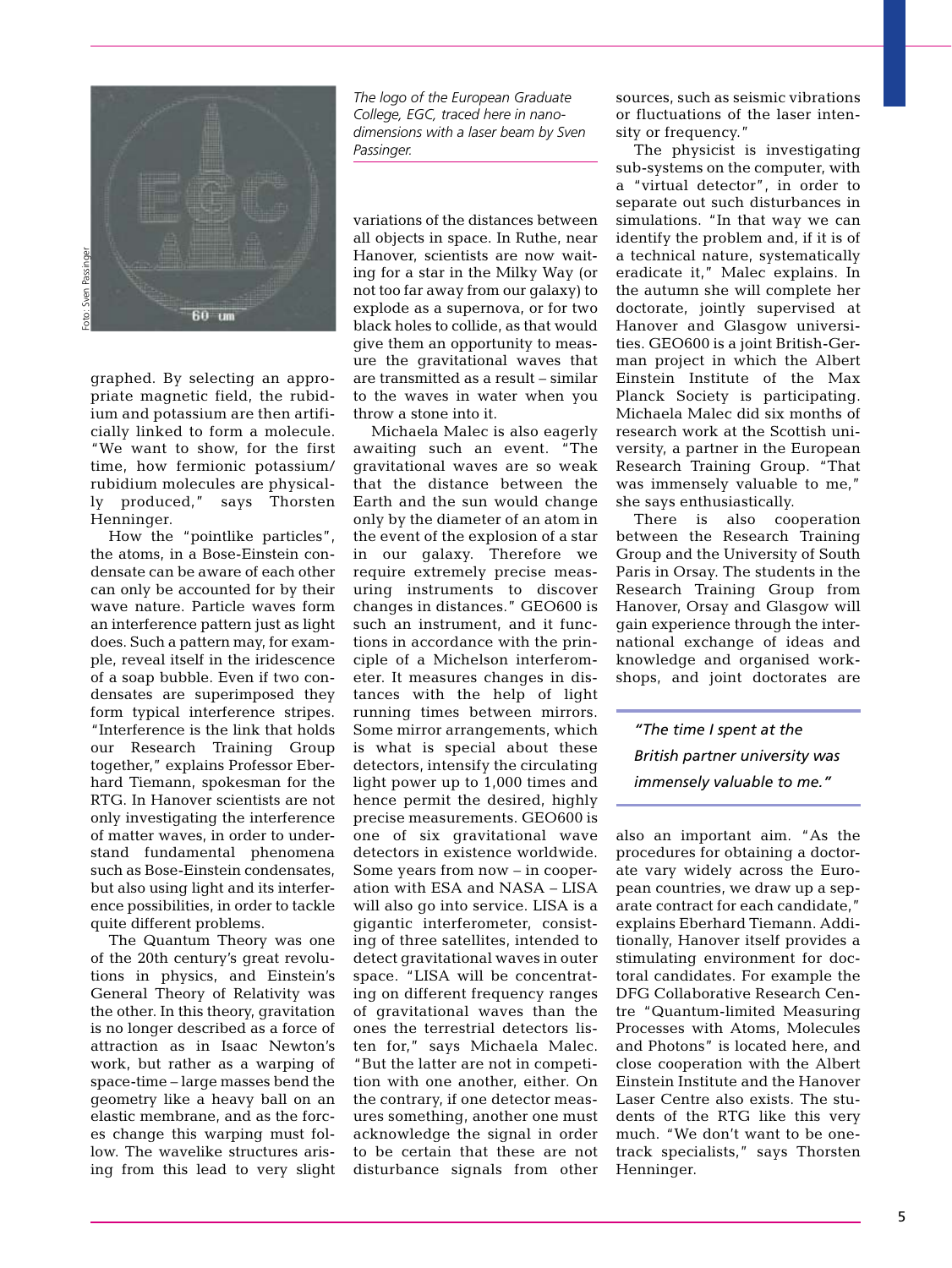

*A red rubidium cloud near absolute zero, approximately -273 degrees Centigrade – Thorsten Henninger renders the wave nature of matter visible.*

The laser centre is Sven Passinger's workplace. The doctoral candidate is working on a rather practical side of interference and quantum effects: nanotechnology. "The enormous progress in this field makes it possible for us to produce new photonic materials, such as photonic crystals," he reports. In photonic crystals the refractive index on the scale of the wavelength of light is periodically modulated; the light no longer disperses and so none is lost. In future semiconductor materials with photons could replace the semiconductor materials with electron transport that we use today, for example in computer chips or general information processing circuits. Because photons are much faster, telecom

munications and computer technology could be accelerated.

The process with which Sven Passinger produces such new structures is called two-photon polymerisation. He focuses a femtosecond laser beam into a resin that is actually transparent for light of the wavelength used but is light-sensitive with half the wavelength, and the resin then polymerises at the

*"We appreciate the close contact to various institutes."*

points bombarded by light and so hardens. This is successfully achieved through the two-photon absorption. In this case, use is made of the fact that two photons from the laser beam have the same energy as a photon of half the wavelength. As the photon density is only high enough when in focus, polymerisation only takes place

when it is also in focus. In this way Sven Passinger can write threedimensional structures into the material with the help of the laser beam and then chemically remove the areas not bombarded. In the process he achieves a resolution of up to 100 nanometres (millionth of a millimetre). He can supplement this method if he superimposes four laser beams spatially and temporally so precisely that a periodic interference pattern is obtained. The advantage in this case is that large volume structures, up to several cubic millimetres, can be produced with a resolution in the nanometre range. He describes his vision as follows: "The main attraction of photonic crystals would be if one could succeed in using a material with a high index of refraction so that the light can, so to speak, be steered around the corner. The glass fibres used today for data transmission run in quite large curves and a 90 degree bend would revolutionise telecommunications."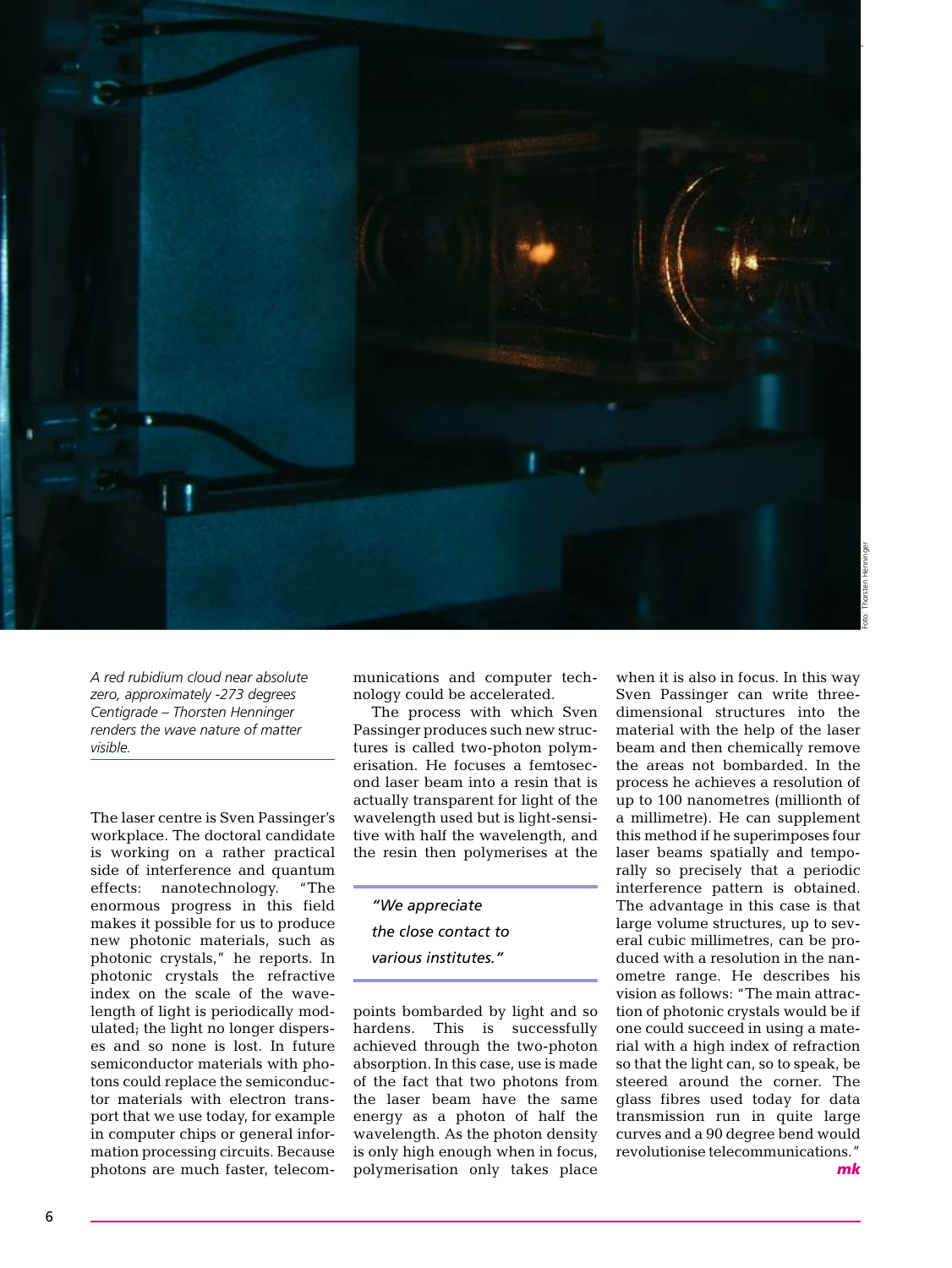## **School as a laboratory**

In recent years the international comparative school achievement n recent years the international studies TIMSS and PISA have revealed only poor to mediocre results for German schoolchildren for mathematics, science and reading literature. In particular, applying scientific concepts seems to be difficult for German 15-year-old pupils. As a consequence numerous questions are being asked by a public concerned with the teaching and learning of science at school. "In this context it is important to know what tasks and problems science teachers actually use in lessons," says Paul Jatzwauk, "otherwise we will never be able to find out why German schoolchildren's achievements are so poor". Could they really not solve the problems or exercises in the

*"Why did German schoolchildren achieve such poor results in comparative studies?"*

achievement tests, or were they simply not used to dealing with a certain type of questioning?

Paul Jatzwauk, who studied to become a teacher of history and biology in Leipzig, is now writing his doctoral thesis at the University of Duisburg-Essen on the "Use of tasks in biology lessons". Although exercises and problems are of central significance with regard to motivating pupils and helping them learn, and although teachers frequently structure their biology lessons using exercises and problems, there are few

*Video recordings are an important instrument for the empirical research in the RTG "Teaching and Learning of Science".*

empirically underpinned findings on their use worth mentioning, according to Jatzwauk.

His work is part of an extensive research programme at the Research Training Group "Teaching and Learning of Science", which is attached to a Research Unit of the same name in Essen. "In a closely enmeshed way we examine the problems of the teaching of the natural sciences at the level of the schoolchildren, the teachers and the school system as a whole," explains Professor Elke Sumfleth, spokeswoman of the RTG.

Psychologists, researchers in chemistry, physics and biology education and education researchers have gathered together in Essen for closely networked research and are together providing the interdisciplinary dimensions to the "Empirical Education Research" programme of the University of Duisburg-Essen. In particular, cooperation with the psychologists involved is something which Sumfleth, herself a chemistry educator, has come to appreci-

*"The doctoral theses are tied closely to the DFG Research Unit."* 

ate. "That is where the methodological competence for our empirical research comes from, something which was perhaps a bit underestimated in the didactics of natural sciences in the past," she says.

What is presumably unique at a German university is the networking between a Research Unit and a Research Training Group, both funded by the DFG. "From the theoretical and the research methodological point of view the the-

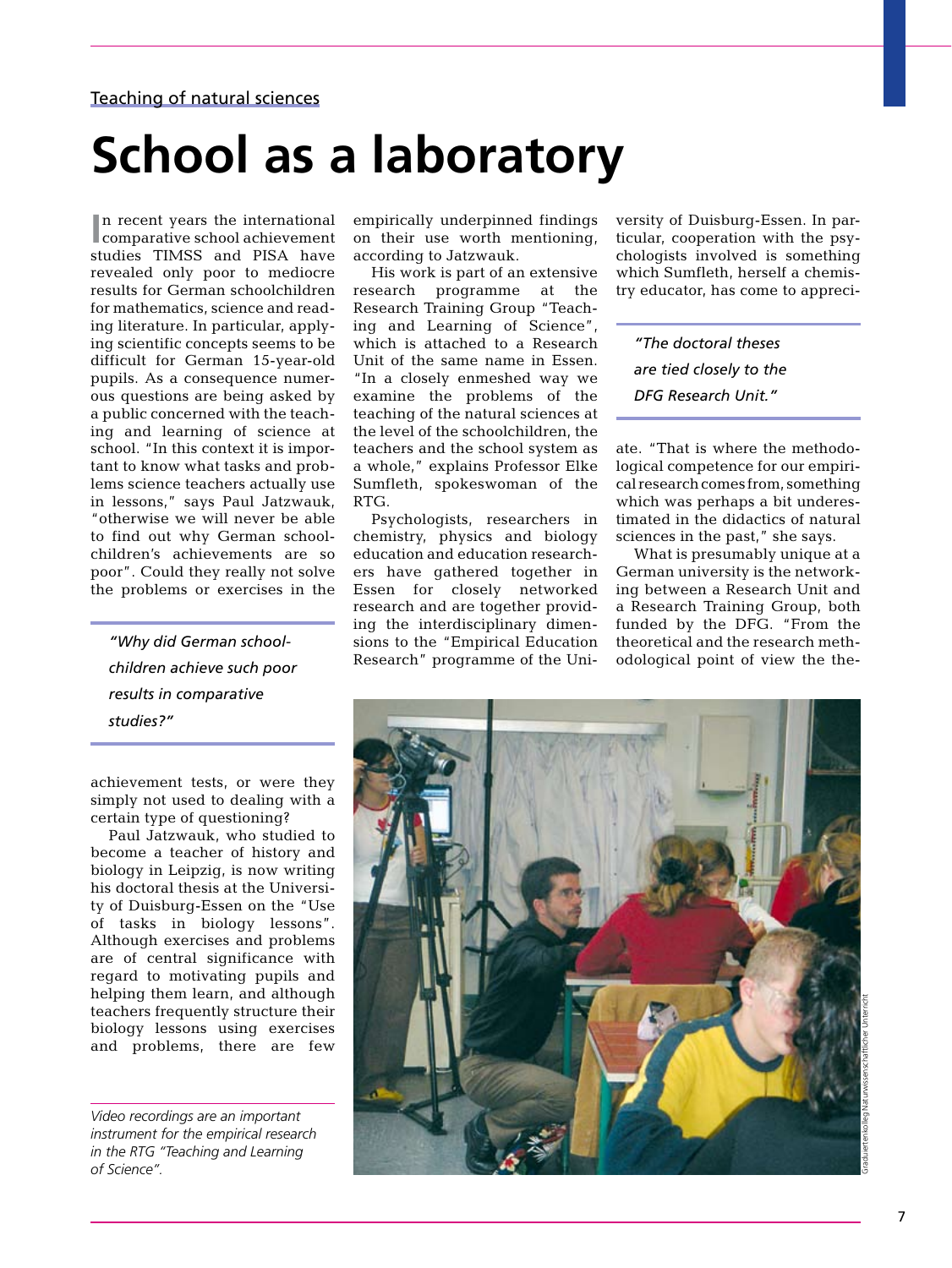ses of the fellows will be tied closely to the Research Unit, which contains several interdisciplinary projects dealing with the improvement of teaching in the natural sciences," says Elke Sumfleth.

For his doctoral thesis, connected to the project "Tasks and Problems in Teaching Natural Sciences", Paul Jatzwauk has selected a sample of 25 biology lessons at the class level 9 (roughly equates to 16-year-olds or 5th form) at various upper secondary schools in

#### *"Experimenting places*

*high demands on learning."*

North Rhine-Westphalia. His analytical interest is focused on the features and requirements of exercises and problems used in biology lessons, the way they are used and the difficulties of pupils when dealing with those tasks.

To illustrate the process nature of teaching and to analyse interaction and instruction sequences he uses video recordings. For deeper analysis of the videos he has developed a special system of categories. Finally, he would like to answer the question as to how the characteristics of the use of tasks and problems in biology lessons are reflected in schoolchildren's achievements. He hopes that one day he can make a contribution to guides for everyday teaching being developed on the basis of basic research.

The holder of a degree in psychology from Bochum University, Hubertina Thillmann deals, in her doctoral thesis, with the analysis and promotion of learning by experimenting in natural science lessons. Teachers still consider experimenting in these subjects as the method of choice for arousing the interest of the pupils, motivating them to learn, training their ability to cooperate and conveying to them the natural scientific way to acquire knowledge.

From relevant literature and from other research work within the project "Diagnosis and Promotion of Learning and Problem-Solving Processes in Natural Science Teaching", Hubertina Thillmann knows that, contrary to expectations, the learning effectiveness of classroom experiments conducted by schoolchildren themselves is quite low. She wants to find out why the expected learning success is so seldom achieved. One possible reason, she suggests, could be found in the specific regulatory demands of learning through experimenting. Since in this case, unlike conventional learning with texts, the information must not only be absorbed and retained, but must first of all be generated by systematic experimenting.

In order to do research on pupils' regulatory competence required for classroom experiments, Hubertina Thillmann is using a computer-assisted learning environment in which the way the pupils proceed during experimenting is recorded online. She can subsequently analyse, for example, how the child regulates the progress of his/her own learning process. "I initially use the computer-based experimenting environment as a diagnostic instrument. It was developed in the Research Unit, as a diagnostic instrument," she states.

In a further step the results of her doctoral thesis are intended to contribute to one day being able to individually assist schoolchildren so that they are able to learn more successfully, based on the experiments carried out in the natural sciences. Her hope is that teachers are "better able to motivate their pupils for self-regulated learning".

Alexander Kauertz completed a course of study for a teaching post in mathematics and physics in Dortmund. With his doctoral thesis he has set himself the aim of developing an achievement test in physics for schoolchildren at the 10th year level (approximately 16-17year-olds). His thesis is related to the project "Vertical Linkage and Cumulative Learning in Natural Science Lessons". One of his ideas involves addressing the complexity and inner networking of the facts and relationships for physics teaching in a new way. "The conventional structure of text books and curricula, with headings such as optics, electricity or mechanics, does not support learning," he says, and postulates that learning physics is easier for pupils if they get to know the subject matter through a vertical linkage. His concept contains some basic ideas: "Matter, energy or nature of science make it possible to repeatedly look at certain physical contents – but always from a different point of view."

In practical terms, teaching according to basic ideas means that concepts, once they have been learned at successive year levels, are always increasingly differentiated, broadened and deepened. The content is therefore continued and each aspect becomes more and more strongly interlinked over the course of time. "In this way cumulative learning becomes possible", Kauertz says, "and pupils have a chance to use what they already know for learning new physics concepts."

Following up the concept of basic ideas, Kauertz is constructing tasks for a physics achievement test. There must be at least

*"How can physics knowledge already acquired be used for learning new concepts?"*

approximately 150 items to be able to measure and diagnose pupils' physics achievement. "The construction of the physics items is the most sensitive and difficult part of my work," he says. Once they are later established in the school system, Kauertz hopes teachers will want to ensure that their pupils pass the test. "Then things will get exciting. As the items of the achievement test correspond to the concept of the basic ideas, in a backwash effect it will turn out that one day physics teaching in general will function according to this principle." *db*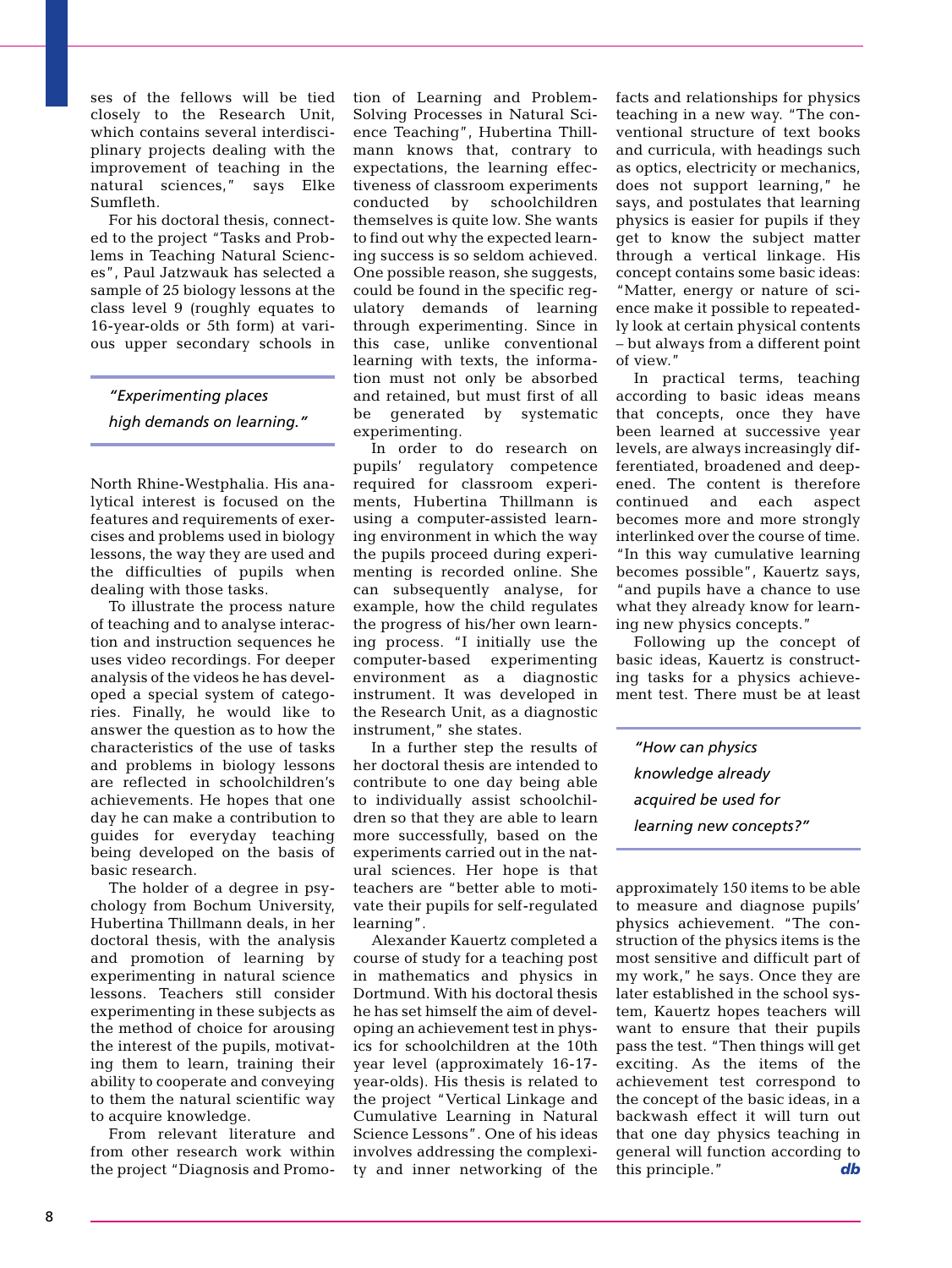## **The dream of a hale and hearty Methuselah**

**A**t the age of only 27, Tanja Maresch should actually have other things to worry about. But the biochemist studies wrinkles with obvious enthusiasm. It is on the outer shell of our body that it first becomes apparent that youth is ephemeral. In the course of life, damage and defects unavoidably accumulate within the body  $-$  in the genes, the proteins or lipids. Typical degenerative changes manifest themselves on the skin, in muscles, in bones, and in our eyesight and hearing. "The population is growing increasingly older," says Tanja Maresch and means this in a double sense. Although the great successes in medicine have enormously increased our life expectancy, they still cannot stop the process of ageing.

Since time immemorial we have wanted to slow down the ticking of our biological clocks but are only just beginning to understand how ageing is triggered at the molecular level. Tanja Maresch is studying for her doctorate in the Research Training Group "Molecular Targets of Ageing Process and Strategies for the Prevention of Ageing", based at the Institute for Environmental Medicine at the University of Düsseldorf. "It is known today that oxidative stress is one of the main factors triggering and maintaining ageing processes," says Professor Jean Krutmann, spokesman of the RTG. This stress is caused by free oxygen radicals or oxidants; but exactly what mechanisms they spark off in the organs in each case is still largely unknown.

Free radicals arise as perfectly normal waste products in the cell metabolism, created by the mitochondria found inside each cell.

*Tobias Jung studies how defective proteins are distributed in nerve cells and how to put an end to them.*

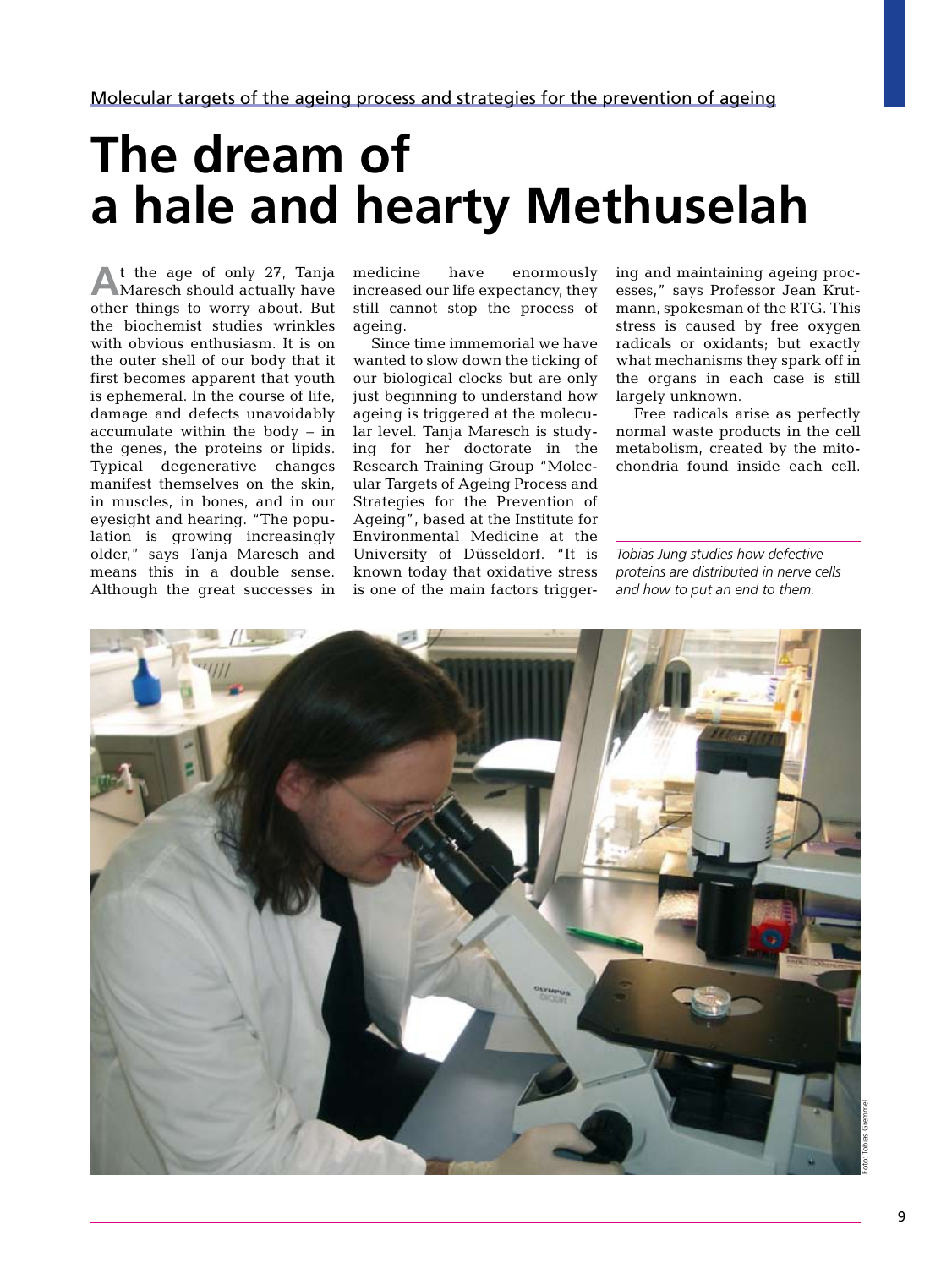Several hundred of these organelles colonise every cell and each one has double-strand DNA rings with 37 genes at their disposal that participate in metabolism. The mitochondria generate energy in the form of adenosine triphosphate (ATP), and at the same time produce free radicals, oxidants that have an unpaired electron and are therefore very reactive. This is the cause of oxidative stress; in order to obtain the missing electron, the free radicals attack cell constituents including the proteins of the respiratory chain and the mitochondrial DNA, which is only slowly repaired. In young cells the free radicals are kept in check by protective mechanisms, the anti-oxidants, but during the ageing process the balance shifts in favour of the aggressive substances.

The concentration of free oxygen radicals increases the speed at which we age. It is determined by the predecessors within the cell but also by external factors, such as ultraviolet radiation or defective nutrition, which stimulate the production of oxidants. "The core area of research here in Düsseldorf is the question of how external factors can trigger and accelerate ageing," explains Jean Krut-

*"Each doctoral candidate has several "complementary" doctoral supervisors."*

mann. "The Institute for Environmental Medicine is unique in Germany."

One source of premature ageing is solar radiation. "Whoever constantly exposes his or her skin to the sun is punished by light ageing," Tanja Maresch explains. "We already know that light-aged skin shows more mutations in the mitochondrial DNA. At the same time reactive oxygen species also play a role." She would like to find out how the mutations, oxidative stress and ageing-induced cell changes are interrelated, and presumes that the process sets a vicious circle in motion: the UVA radiation penetrates as far as the true skin, the dermis, and produces the reactive oxygen species which then cause, among other things, mutations in the mitochondrial DNA. As a result the proteins are incorrectly coded, the respiratory chain develops defects and even more free radicals are produced. "The effect, according to our thesis, then intensifies itself without further external input." In her work she is concentrating on a specific muta-

*Tanja Maresch examines the damage too much sunbathing causes in the mitochondria of skin cells.* 

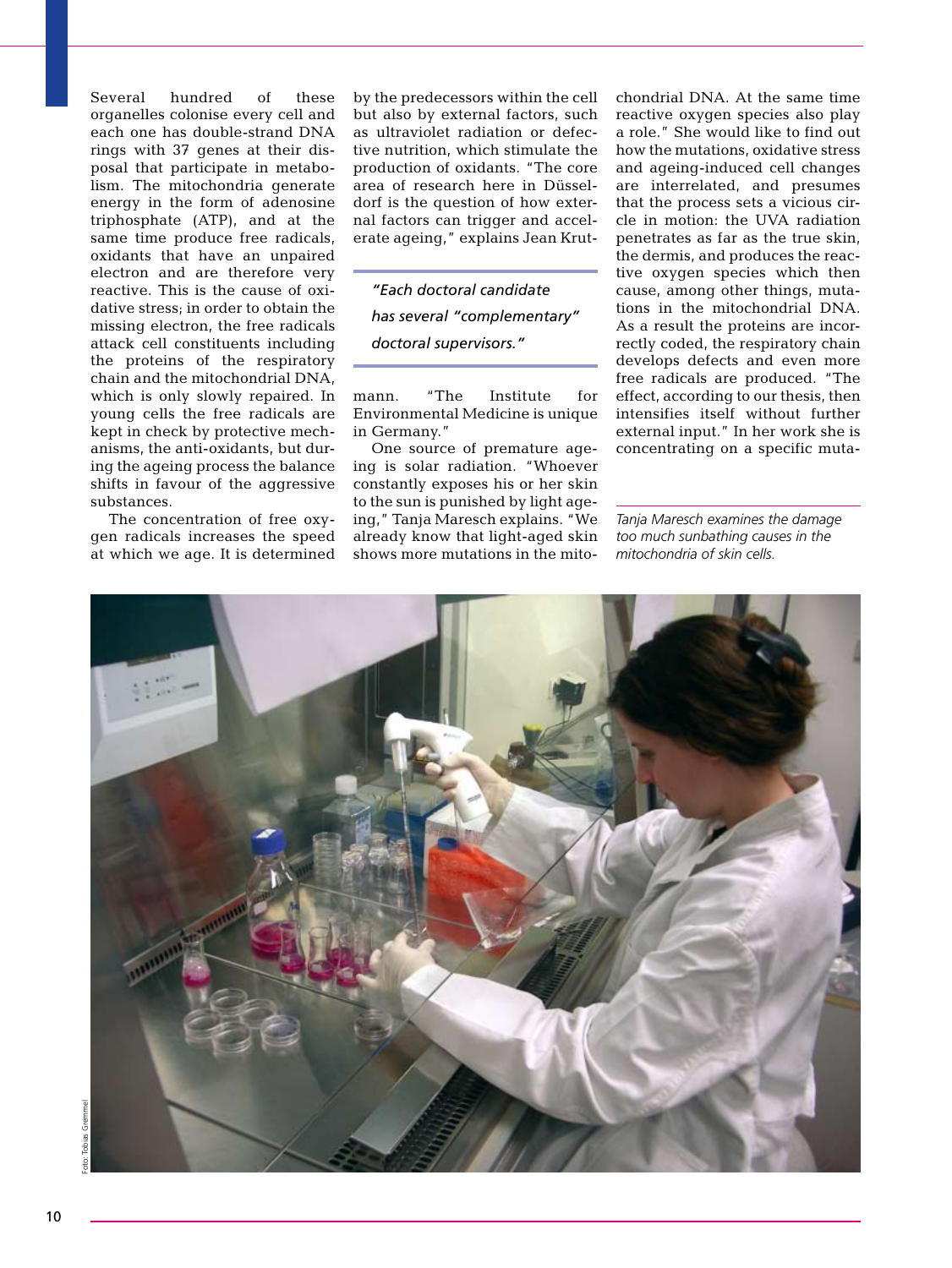

*Ageing processes take place in the mitochondria, the energy suppliers of the cells. The green colouring is due to fluorescent marking.*

tion, referred to as the common deletion, which comprises about one-third of the mitochondrial genome. On a skin equivalent model she wants to exactly measure the damage: primary skin cells mixed with collagen join together in a three-dimensional matrix on which they can sow keratinocytes, cells from the upper layer of the skin; in that way a centimetre-high model is obtained, which exactly reflects the natural structure of the skin. It has enormous advantages, as cell cultures react differently from living skin and as test persons naturally cannot be irradiated indefinitely.

Ilaria Dalla Rosa, who studied biology at Bologna, is also dealing with the effect of UV radiation on the mitochondrial genome. The Italian biologist focuses on topoisomerase II, an enzyme that is not fully understood. "In fact it is vital," she says, "since processes such as cell division cannot function without topoisomerase II". The enzyme manipulates the topology of the cell nucleus DNA by rotating, splitting the molecules or adding additional windings to the double strand; in that way it puts order back in the genes if they have become confused during reading or copying processes.

The enzyme also plays a role in the DNA of the mitochondria. "Topoisomerase II becomes active if damage has been caused by UV light," says Ilaria Dalla Rosa, but the enzyme recognises the damage and responds with doublestrand ruptures and self-destruction. Scientists presume that this mechanism strengthens small defects so much that degeneration of the whole genome is the consequence. Ilaria Dalla Rosa would like to find out whether the mutation rate is accelerated if the cell produces too much topoisomerase II during UV radiation. And can anti-oxidants perhaps prevent this or topoisomerase II inhibitors retard light ageing?

The research field of this RTG, which has been in existence since the summer of 2004, is quite sharply focused. This provides the advantage of very close cooperation, for example also between the RTG and the DFG Collaborative Research Centre "Molecular and Cellular Mediators of Exogenous Noxae". "The students of the Research Training Group are very intensively supported," says Jean Krutmann. For example, each doctoral candidate must also work in other laboratories and has, in addition to his/her own doctoral supervisor, further "complementary" supervisors who provide feedback appropriately.

"It is good to perceive other parts of the mosaic apart from our own," confirms Tobias Jung. His part of the jigsaw puzzle is a protein complex that acts like a kind of waste disposal service: the proteasome. "If oxidants stress a cell, defective proteins are produced which can no longer perform their task and have to be removed. That is done by the proteasome." At present he is working on neurons which he obtains from the hippocampus of mice and subjects to biochemical stress, for example with hydrogen peroxide, which is transformed into a very unpleasant radical when it encounters iron, copper or zinc in the cell. In that way he can observe how the damaged proteins are distributed and how the proteasome decomposes them.

One of the great problems of our quite elderly society is neurodegenerative illness, which physicians also call dementia. When parts of the brain fail in old age this is thought to be also due to oxidative stress and to the fact that the protective mechanisms in the nerve cell are no longer functioning. Alzheimer's disease is the most frequent of all dementia illnesses. Besides the amyloid plaques, deposits appearing at an early stage between the neurons, above all in the hippocampus and in the cerebral cortex, bundles of tau protein are a characteristic identifying feature in the case of Alzheimer's syndrome. At a later phase of the illness these tau proteins clot in the nerve cells themselves and block neural transmissions. Their density is directly related to mental decline. The proteasome obviously does not recog-

*"It is good to also perceive other pieces of the mosaic within the RTG."*

nise this defective protein. "There are already medicines in existence that influence the activity of the proteasome," says Tobias Jung. But because they are still in their infancy there is still a lot to be done by scientists like him.

Also in the case of dementia illnesses it is likely that risk factors from the environment, such as nutrition or fine dust, are in play. We would all like to live for a long time without growing old, whether this involves such serious old-age phenomena as Alzheimer's syndrome or infirmity, or "mere" blemishes, such as the skin losing itselasticity. Industry has already produced various fountains of youth in the form of anti-ageing agents – from skin creams to hormone replacement products and dietary supplements. "But a lot of it is just hot air," judges Jean Krutmann. "Therefore we scientists have a special responsibility to work honestly and on a wellfounded scientific basis, on a problem that affects all of us." *mk*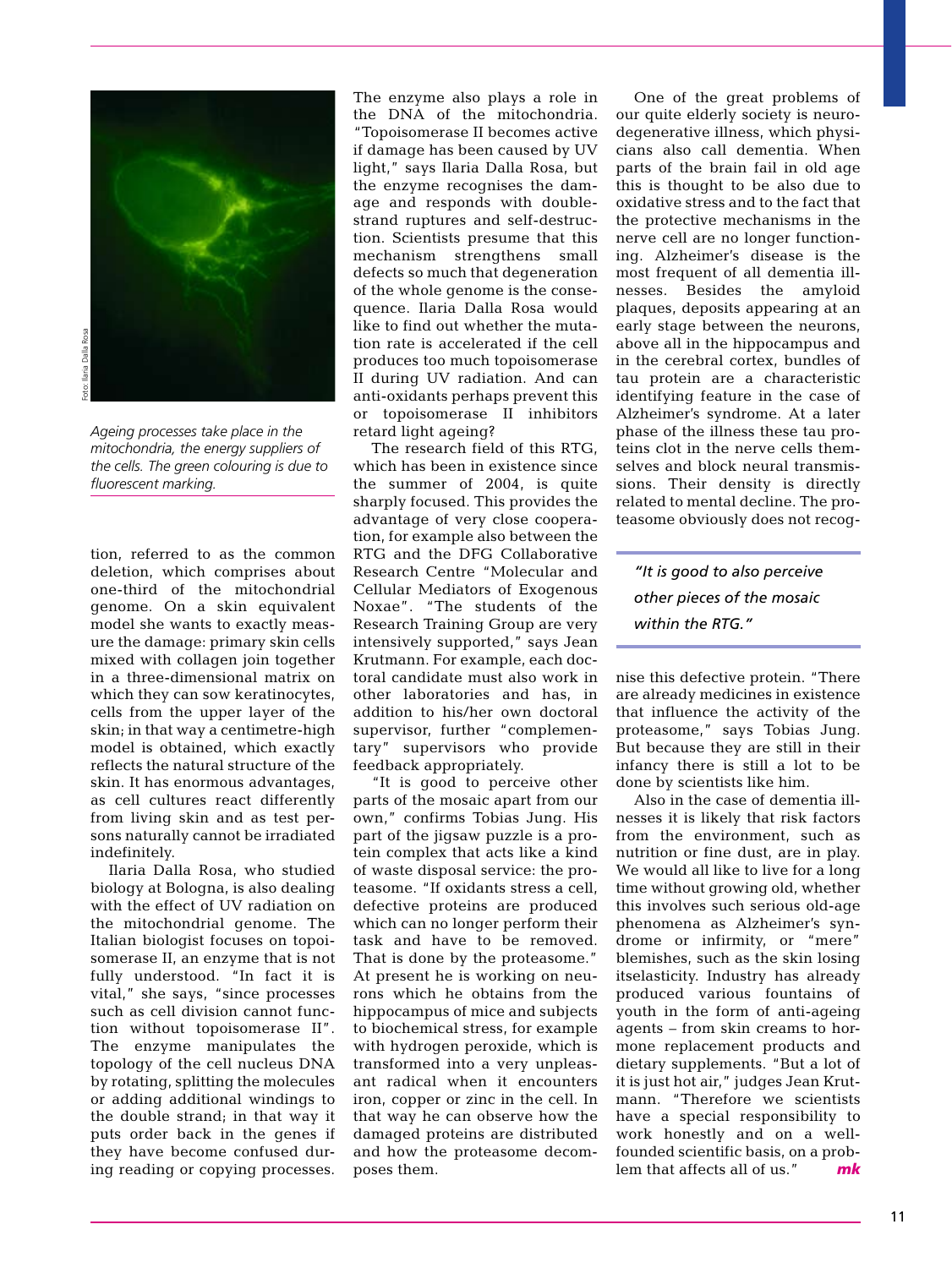# **Transformations by light**

**L** ight is the main source of energy<br>for life on our planet. Plants for life on our planet. Plants have evolved to utilise the energy from sunlight, using chlorophyll. Light also serves organisms as a source of information, is the catalyst of many chemical processes, can be converted directly into electricity by means of photovoltaic systems, and is used as a radiation medium for the healing of many illnesses. But the related key words, "photosynthesis", "photo-sensor technology", "photochemistry" and "phototherapy", suggest why our knowledge of the interaction of light and matter is still very incomplete or full of gaps. "In order to arrive at fundamentally new findings," says Professor Bernhard Dick, spokesman of the Research Training Group "Sensory Photoreceptors in Natural and Artificial Systems" at the University of Regensburg, "biologists and physicists, chemists and physicians need to interact on an interdisciplinary basis, and this does not have a very long scientific tradition and often involves a difficult learning process."

Bernhard Dick is a chemist, specialising in spectroscopy. When he joined the teaching staff at the RTG he initially thought all he needed to do was to make his specialist knowledge available to others. However, he quickly discovered that he had let himself in for a scientific adventure that still fascinates him and spurs him on. "During my time at school, biology was still a more descriptive science. Here in the RTG I am suddenly learning an infinitely large number of new things in the field of molecular biology."

The "Sensory Photoreceptors in Natural and Artificial Systems" RTG focuses on understanding the principles of natural photoreceptors and developing conceptions for the simplest possible artificial photo-systems. From the outset it was a challenge for all involved to

adjust to the different terminologies of the different disciplines – physics, biology, chemistry and medicine – and to develop a common language. The fourteen fellows in the RTG, with their doctoral theses at the interfaces between medicine, chemistry, physics and biology, are integrated into the front line of internationally orientated basic research, since many details of the mechanisms that organisms use to receive and process light signals are still completely unknown.

"A physicist can say different things than a chemist or biologist about the interaction of matter and light," says Bernhard Dick. Therefore, he and his colleagues rarely miss the weekly interdisciplinary lectures, which, over several semesters, provide all members of the RTG with a tour d'horizon on the actual state of knowledge concerning light absorption.

"In our field of research, new knowledge is obtained almost daily," Berhard Dick reports. Currently six groups of photoreceptors are known: rhodopsins, phytochromes, xanthopsins, cryptochromes, phototropins and what are known as the BLUF proteins. The last four groups are blue light receptors – that is, substances that absorb light at a wavelength of between 400 and 500 nanometres. The last three of these are characterised by flavin-based photochemistry. "That is, however, something that we have known for only a few years, and Regensburg researchers from the RTG were notably involved in the decoding of the reaction mechanisms," says Professor Dick, with pride.

Flavins are naturally occurring yellow dyes; an important substance of this group is riboflavin, which belongs to the vitamin B2 complex. In the Research Training Group, Professor Dick has already discovered some tricky points of interdisciplinary cooperation, since the chemical behaviour of the flavins held a surprise in store. He had based some research work on the assumption, often made by chemists, that the reactions of flavin proteins proceed according to a redox reaction, which means that electrons would be transferred. However, it turned out that something completely different happened. "In the light-driven reaction a real chemical bond is formed between the flavin and an amino acid, which is then broken again

*"Biologists, chemists, physicians and physicists find a common language."*

after some minutes." For Professor Dick this is an indication of the fact that "supposedly reliable subject knowledge must be considered with care at the discipline boundaries".

In his doctoral thesis, Christian Vogl is now examining those proteins that carry a flavogroup. "Best suited to this are proteins which carry modified flavogroups, that is radioactively marked ones, or those that have been changed in the redox potential," he reports. In order to obtain them, it has so far been the practice to develop the protein structure, replace the natural flavogroups with synthetic ones and finally restore the protein to its original configuration. As the yield of modified flavoproteins with this method is relatively low, Vogl would like to set up an expression system on the basis of the soil bacterium Bacillus subtilis. "The bacterium is supposed to receive the information to produce as much as possible of a certain protein and at the same time to take up the artificial flavins supplied from the outside and to build them into the desired proteins." If all goes well he will have "killed two birds with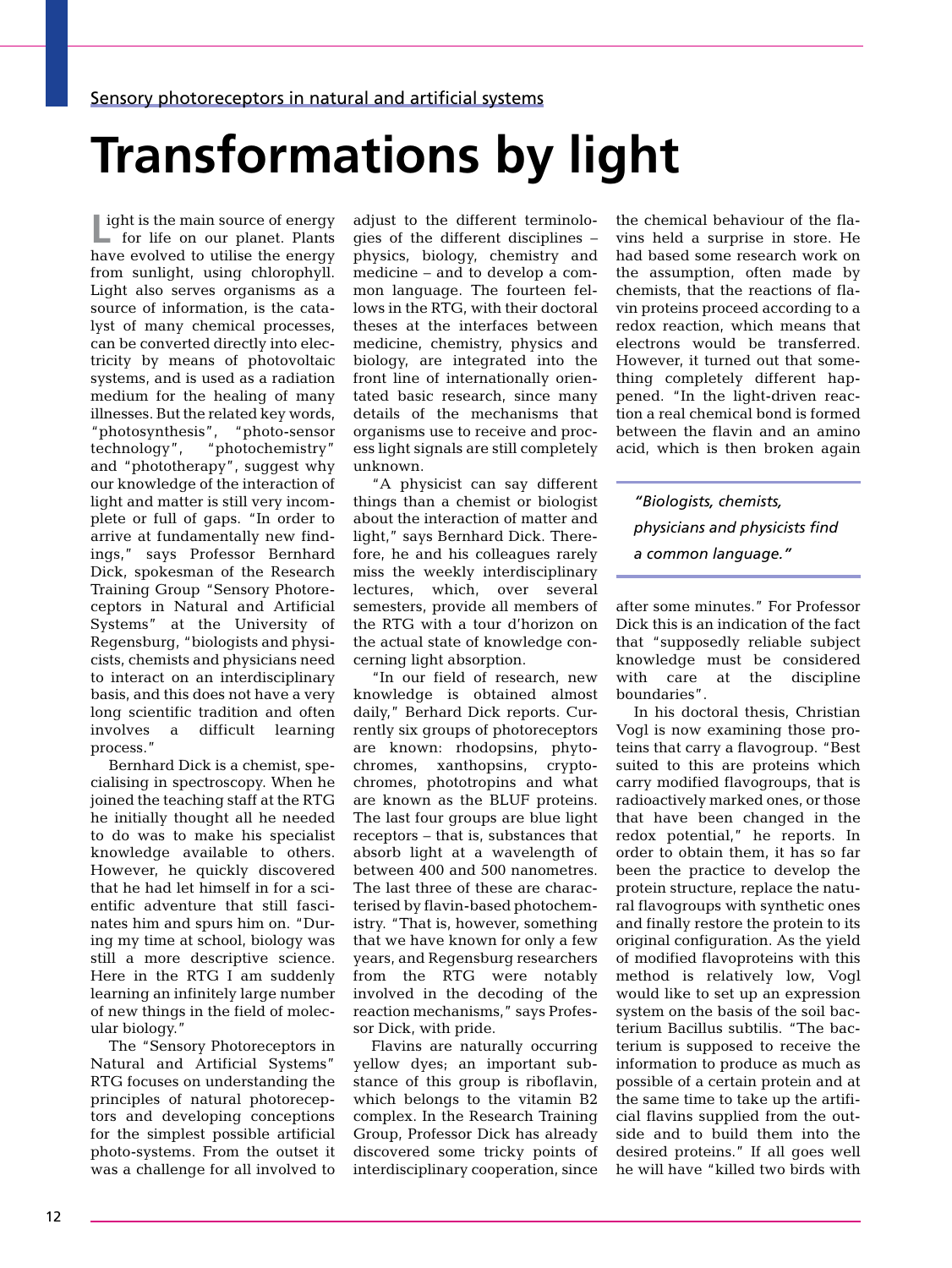one stone," he will have obtained a "plentiful production" of flavoprotein, in order to be able to study the blue light absorption as well as the subsequent reactions in the protein, and he will also have obtained a variation of artificially modified proteins. There are quite a few stumbling blocks: "First of all what we must do is study the mechanism of the absorption of the artificial riboflavin into the bacterium. Is that really possible? And if so, can I optimise that?"

Wolfgang Bachleitner is in search of a yet unknown photoreceptor that synchronises the internal clock of fruit flies. In order to adjust each day to the 24-hour rhythm of the Earth, many organisms use light as a timer. "In the case of the fruit fly, Drosophila melanogaster, it was proven that several photoreceptors and/or pigments can be used for the synchronisation of this circadian oscillation," Bachleitner reports: "The compound eyes, ocelli, Hofbauer-Buchner eyelets, and the blue light photo pigment cryptochrome." The Research Training Group has discovered, however, that what are known as knockout mutants, fruit flies that completely lack these receptors, nevertheless respond to light, indicating, Bachleitner presumes, that there are more photoreceptors, as yet undiscovered. He suggests, "It could be the gene with the designation Rh7, that is, a seventh rhodopsin, the sequence of which was discovered in the genome of the fruit fly." Bachleitner has now produced a mutant of the fruit fly in which the Rh7 over-expresses, which means that it is highly concentrated, and he would like to compare its behav-

*Two types of Bacillus subtilis – on the right, a culture that has been genetically modified in such a way that it overproduces riboflavin and releases it into the surrounding culture medium. On the left, the genetically unchanged culture which only produces as much riboflavin as it needs to function. It does not release any into the medium so that here there is no fluorescence to be seen under the ultraviolet light.*

iour with "knockout" flies that have no Rh7.

"My work here in the RTG involves cell membranes," reports Christian Horn. Each cell is surrounded by a membrane, which contains, for example, receptors for relaying signals or those that viruses dock onto in order to infiltrate the cell. An important group of proteins within the cell membrane is what is known as ion channels. "After countless experiments and constant improvements,

*"We are working on new findings in our field of research almost every day."*

in 1976 Erwin Neher and Bert Sakmann were the first to succeed in measuring the flow of ions through individual channels in the cell membrane of a muscle fibre," reports Horn, "and they were awarded the Nobel Prize for that in 1991."

Today's standard techniques of artificially building up cell membranes and testing their function still have their tricky aspects. It is unsatisfactory to mount them in front of a type of aperture diaphragm, since that way they do not last long, or to lay them on a solid substrate, since then it is only possible to take measurements on one side. Horn has now developed a substrate consisting of a nanostructured surface of porous aluminium oxide, which makes it possible to measure the products of diffusion at both sides of the membrane. He has tested it with bacteriorhodopsin, a protein that transports protons through membranes under the influence of light.

Horn's doctoral thesis is almost completed. "I was able to measure the flow over a course of several days," he says. With a conventional measuring arrangement the system would only have functioned for a few hours. Due to its long-term stability his technique is possibly of interest for the development of biosensors. **db** 

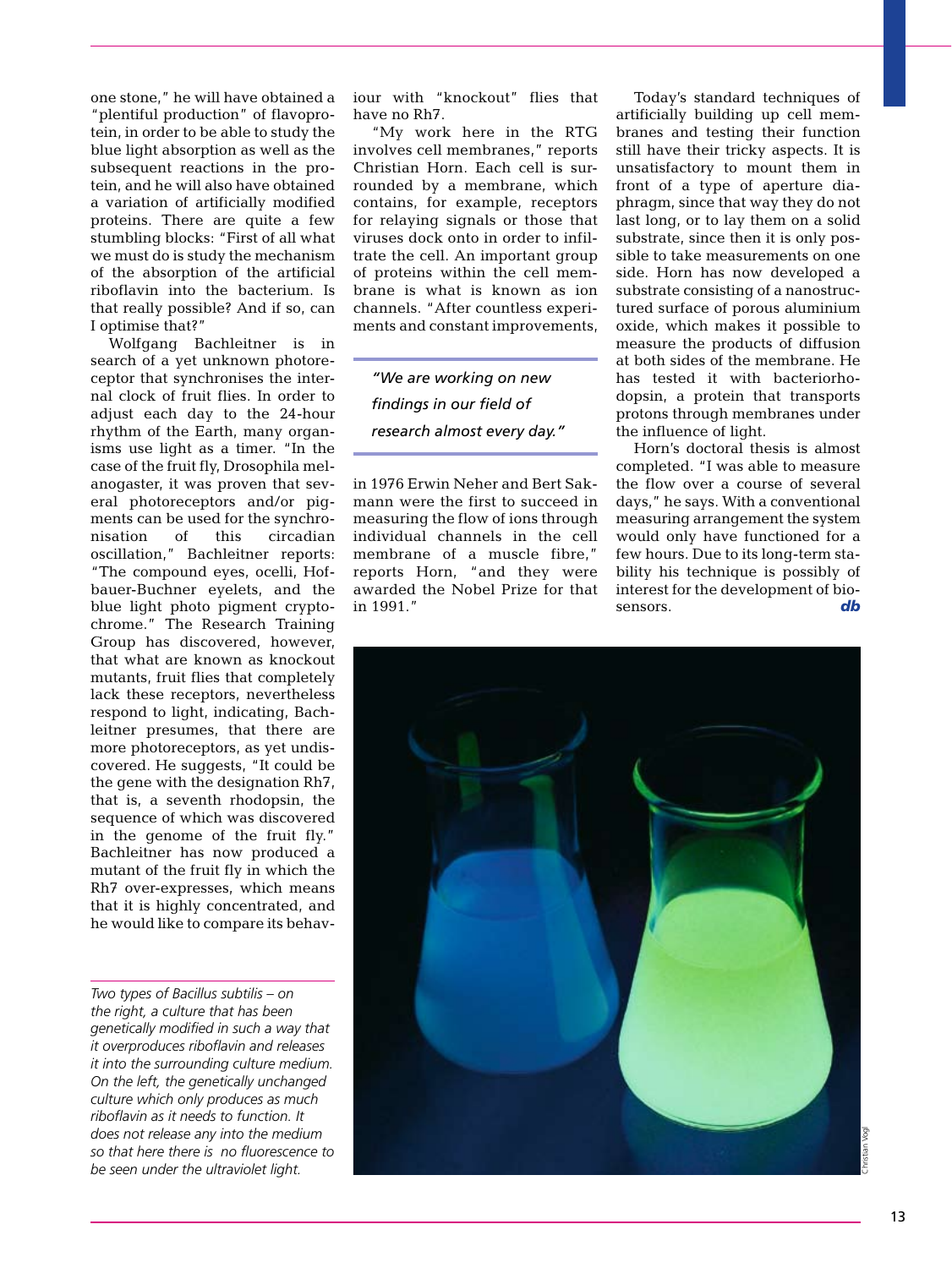# **Pitfalls of perception**

**T**owards the end of 2004, Dutch film maker Theo van Gogh, who was provocative in his views on Islamic tradition, was murdered by a Moroccan immigrant. In the Netherlands, until then so proud of its liberal immigration policy, this triggered an outbreak of xenophobia, which was responsible for numerous mosques and Koran schools going up in flames. What mechanisms are responsible for Moslems no longer being allowed to feel at home in the Netherlands following the murder? How did the feeling of "us" against "them", the Muslims, arise and develop?

"The others – this concept can be interpreted in an extremely flexible way," says Professor Amélie Mummendey, a social psychologist

and spokeswoman of the Research Training Group "Conflict and Cooperation between Social Groups" at the University of Jena. At a football match of the German Bundesliga, for example, a fan from Mönchengladbach perceives the opponent footballers from Munich as "the others". On the other hand, at an international game, they belong to "his" national team – even if the opponents come from the Netherlands, which is geographically much closer.

Psychologist Mirjam Dolderer has taken the case of the murder of Theo van Gogh as the starting point for her doctoral thesis. Her main interest is research on stereotypes. "So far what has been mainly studied is whether the percep-



tion of a whole group can be positively influenced if a member of an alien group is respected," she reports. However, from the relevant literature it is well known that, as a rule, this is not the case. The positive perception of an individual is not generalised but viewed as an exception, "a process which, in psychology, is known as sub-typing". In her doctoral thesis Dolderer is now examining what happens if, instead, a member of a social community confirms in an extreme way the characteristics or ways of behaving ascribed to his/her group, such as the murderer of van Gogh. Psychologists call this a stereotype. "Does this then reinforce the stereotype?"

In order to address this issue, Dolderer has first of all determined, on the basis of a questionnaire, how the population perceives people of Arab origin. Besides this control group, she also polled a second group, and at the same time she asked them to also state what they could remember of the details of the murder of van Gogh. A third group was asked to remember details of the murder of Rudolph Mooshammer in Munich early this year. The result was that those who were reminded of the murder of Mooshammer judged people of Arab origin considerably more negatively. By contrast that picture was not changed by the memory of the van Gogh murder.

The behaviour of an individual had therefore contributed to a reinforcement of the stereotype. "But not where I would have expected it," says Dolderer. "After being reminded of the Mooshammer murder, individuals found the pic-

*The murder of Theo van Gogh, obviously motivated by religious fundamentalist thinking – here persons attending the funeral in Amsterdam – enraged the population of the Netherlands.*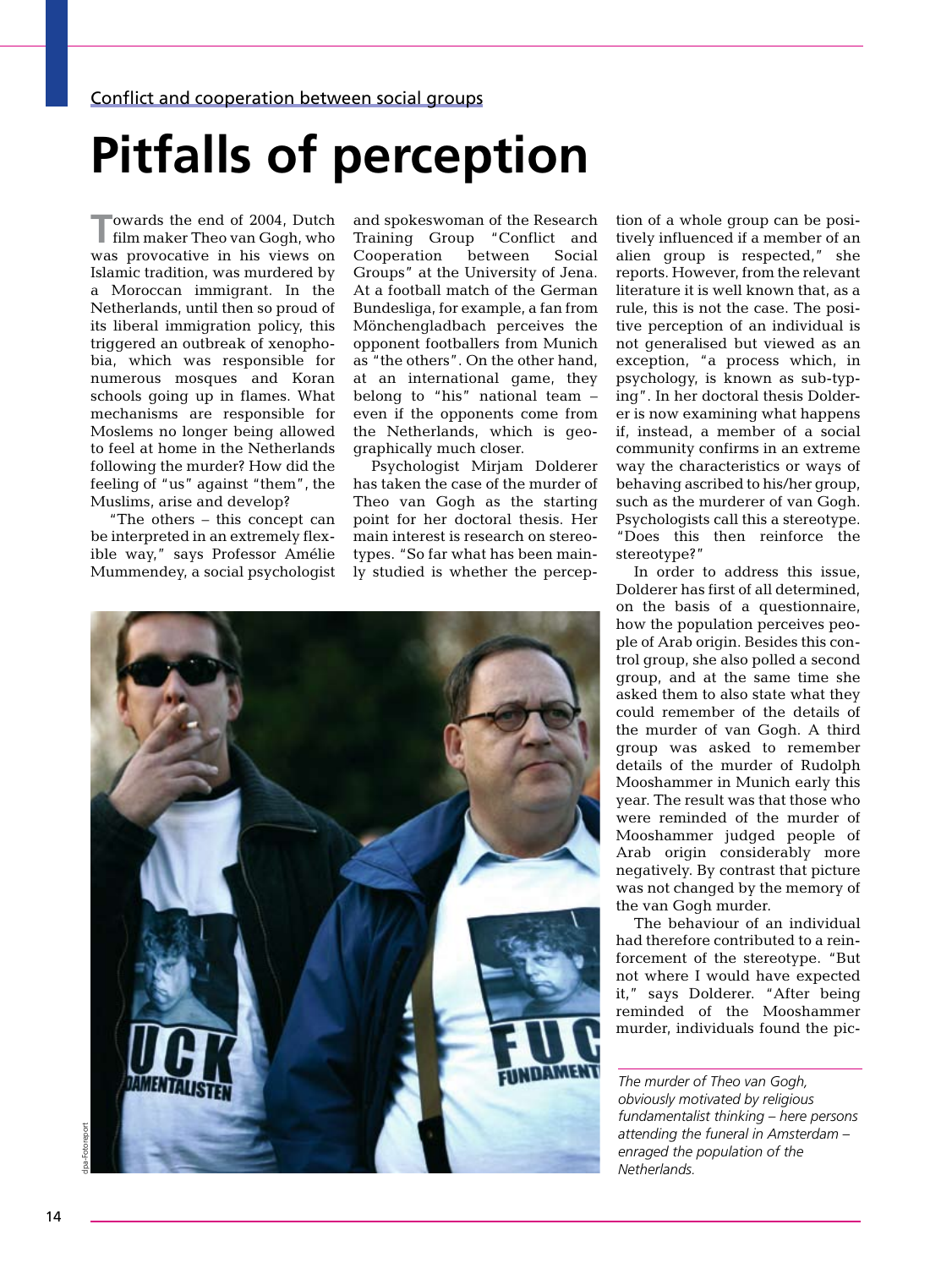ture of people of Arab origin clearly more negative, although this murder – contrary to the one in the Netherlands – was based not a religious/political conflict, but on greed." Mirjam Dolderer now wants to check different explanation patterns in a follow-up study.

The dynamics and change processes within and between groups are the theme of the research in Jena. "The more global the world becomes, the more associated camp formations become a problem," says Professor Peter Noack, who teaches educational psychology in Jena and is also involved in the RTG. Amélie Mummendey underscores the relevance of the area of research, saying "Look what happens when two companies or two neighbouring schools are to be merged. The long-standing ideas of groups clash and solutions are mostly not obvious."

"The RTG is a fantastic crystallisation point for the promotion of research on intergroup relations," says its spokeswoman. "In addition to the doctoral candidates we have involved postdoctorate staff and our work here radiates out as far as basic studies." From the outset she planned and set up an International Research Training Group in psychology. "Three more universities, in the United Kingdom and in Belgium, are involved. "The subject is international and in the group of colleagues our RTG now ensures an overlap of the various sub-disciplines of development-psychology, educational and social-psychology," remarks Professor Noack.

The University of Jena has recognised the opportunities for university research provided by the Research Training Group and has provided an old villa quite close to the Institute of Psychology, to be used as the head office. "This relatively luxurious setting is not to be underestimated in the development of the RTG's own identity. At the same time, it ensures that there is pressure to also achieve something good," says Amélie Mummendey. She knows that the development phase of an RTG is a complicated, complex matter. Different life phases and objectives collide; rules have to be made and must prove suitable in practice.

Since early 2004, Daniel Geschke has been a member of the Research Training Group. In his doctoral thesis he examines the phenomenon of acculturation, i.e. the process of different cultures growing together. For this purpose, Geschke asked the inhabitants of the district of Jena where there was considerable trouble concerning the location of a new centre for asylum seekers in the middle of last year, about their attitudes to strangers. "And that was even though it was only a mat-

*"Psychology is international, and therefore so is the Research Training Group."*

ter of about 100 asylum seekers – a negligible number compared with the German majority of about 20,000 inhabitants." Geschke collected the opinions of the residents concerning foreigners in two rounds of interviews, one before the opening of the centre for asylum seekers and a second one quite some time later. In this way he wants to determine whether the original fears match the actual perceptions in everyday life.

"The initial results of my work show, for example, that the local German residents were not willing to assimilate foreign elements into their own culture," he reports. Geschke knows that acculturation is actually often accompanied by prejudices or fear of violence and crime, although it is often of great benefit to the host population. Therefore his first results did not surprise him. His hypothesis that the perceptions of the persons polled correlate with their individual political preferences seems to be confirmed. "What I think about what the foreigners want puts me into either a positive or a negative basic frame of mind concerning them, and is also decisive in the matter of the policy I would like to see applied to the foreigners."

The majority spoke in favour of a policy of assimilation in the first round of questions; their wish was that the migrants should adapt to the predominant German culture. Geschke is now eagerly awaiting the results of the second round of questions. Have the prejudices become stronger? Or, and this would really please him, have the perceptions of the foreigner in the process of acculturation perhaps changed positively?

Psychologist Ilga Vossen is just about to complete her doctoral thesis. In the Research Training Group she has compiled data on a phenomenon that she calls "lack of fit". That has something to do with the fact that members of an organisation have ideas about what the ideal picture of a member is. "Such an ideal typical prototype becomes, for example in a company, the standard for the assessment of the staff," says Vossen.

Lack of fit now describes the individual variance from this ideal picture, the ideas about being dependent upon the context and the sector. Only a few years ago the significance of the lack of fit for the selection of applicants was experimentally proven – achievements, for example, were assessed more poorly.

Ilga Vossen has now analysed how women in organisations perceive themselves and found that, depending on the degree of their "lack of fit", they behave in completely different ways. "If women do not feel that they fit into an organisational structure well – for instance in a technical environment dominated by men – they identify themselves less with their own group, that is with their female colleagues." On the other hand, Vossen ascertained that a high prototypicality – women in advertising and marketing, for example – brings about a situation in which they identify themselves strongly with their female colleagues.

"This varied group identification with the female colleagues decisively influences the extent to which women dedicate themselves to a company and how much they achieve," concludes Vossen, because "women are willing to commit themselves more to a company if they are perceived as prototypical." *db*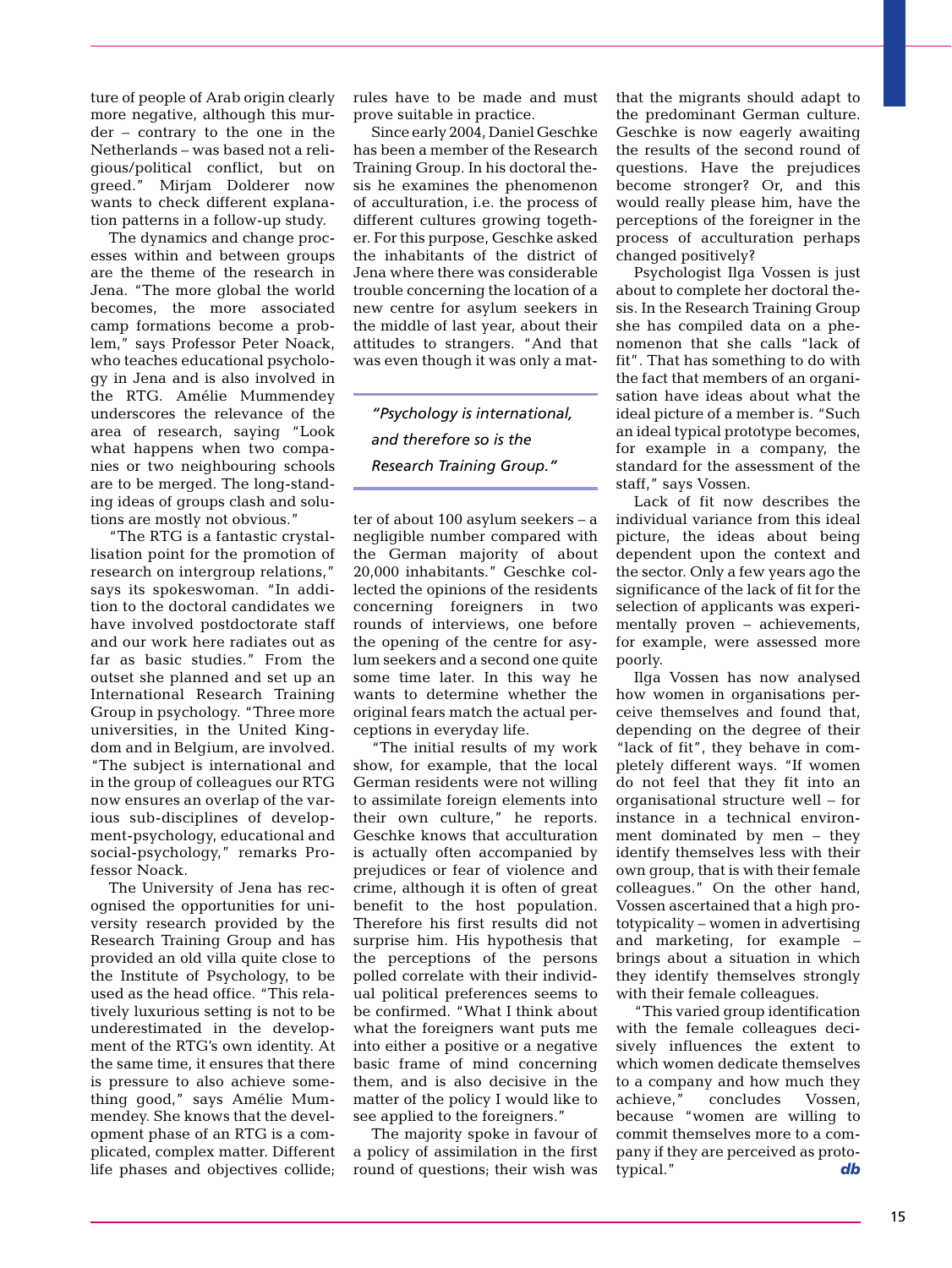## **Women's hearts, men's hearts**

**When the heart no longer beats** properly the quality of life is very adversely affected. About 10 percent of all people over 70 years of age suffer from such a cardiac insufficiency, where the pumping action of the body's most important muscle is restricted. The consequence is usually heart failure. One of the most frequent causes of cardiac insufficiency is myocardial hypertrophy, an abnormal overgrowth of the heart muscle. We know the phenomenon above all from competitive athletes, although quite normal everyday stress also contributes to the growth of the muscle. High blood pressure, a valvular defect, or a hereditary disposition are further potential factors. At the beginning this effect is perfectly healthy since the heart simply adjusts to the additional strain. At a later stage, however, the hypertrophy has fatal consequences, which start with, for example, the supply of blood to the enlarged organ no longer being guaranteed or the metaplastic processes being deregulated.

It was only during the last ten years that doctors have learned through studies of the population that the hearts of men and women function differently. Young women are apparently better protected from cardiovascular disease than men; however, once menopause has set in, such diseases not only occur more often, they also show more severe development, causing the women to die earlier. But why is that the case? In animal and cell culture experiments genderspecific influences have not yet been adequately researched. "We have taken on the task of filling the gap in our knowledge," says Professor Vera Regitz-Zagrosek, spokeswoman of the Research Training Group "Sex- and Gender-specific Mechanisms in Myocardial Hypertrophy," in which groups from the German Heart Institute in Berlin, the Charité

Hospital, the Max Delbrück Centre for Molecular Medicine, the Free University and the Humboldt University are cooperating, with funding by the DFG. In earlier times, biomedical and pharmaceutical research neglected genderspecific differences. Male experimental animals were at the forefront and clinical studies mainly involved men.

The finding that women are more seriously affected by myocardial hypertrophy after menopause encourages the assumption that oestrogen plays a decisive role. Oestrogen could have a protective function, as the ovaries in this period of life gradually stop

*"Our dialogue with medical researchers sharpens our focus on clinical problems."* 

producing this sexual hormone. Experiments with animals have already confirmed this assumption – rats with a lack of oestrogen developed a hypertrophy, while others, which had oestrogen administered, did not. Thi Hang Pham would like to find out more about the reasons for this. The biologist, who was born in Vietnam and grew up in Germany, is writing her doctoral thesis on the effect of oestrogen on the heart.

The steroid hormone not only influences the regions that prepare the female body for reproduction by, for example, programming the mammary glands for milk secretion. It also has effects on the brain, the liver and the pancreas. In the cardiovascular system, it influences the growth processes of the heart, the formation of connective tissue and also the content of calcium, one of the most important biochemical substances that ensures the contraction of the muscle. Oestrogen is a messenger substance that works by setting cell receptors in motion. These receptors, which are located on the cell surface or in the cell interior, convey a message from the exterior of the cell into the cell interior and/or to the cell nucleus. Substances such as oestrogen develop their effect only by setting these receptors in motion, for example when the organism is exposed to stress. "I am trying to find out how the oestrogen receptors function and how they differ between men and women," says Thi Hang Pham, since men also have the female sexual hormone, but in a very much smaller quantity. The doctoral candidate is concentrating on the interaction partners – where proteins interact with the receptors, on what circumstances stimulate this interaction and on what the molecular reactions look like. She is also taking a close look at the metabolic pathways, and she wants to find out what happens if she switches the receptors off or switches them on too strongly. Her medium is yeast, into which she incorporates oestrogen receptor domains while searching a gene library for possible interaction partners. As yeast is only a limited model, she will later validate her results on the basis of experiments with animals.

Ultimately scientists would like to know whether the possible protective function of oestrogen receptors could be used therapeutically. This is, however, an extremely difficult task. "What is useful at one point, is harmful at another," Thi Hang Pham says, because different types of oestrogen have conflicting characteristics. The fatal damage this hormone can cause has been seen from the side effects that can occur during oestrogen treatment of women during menopause; it can promote breast cancer and endometrial cancer. If it is necessary to use oestrogen at some time, an exact determination of those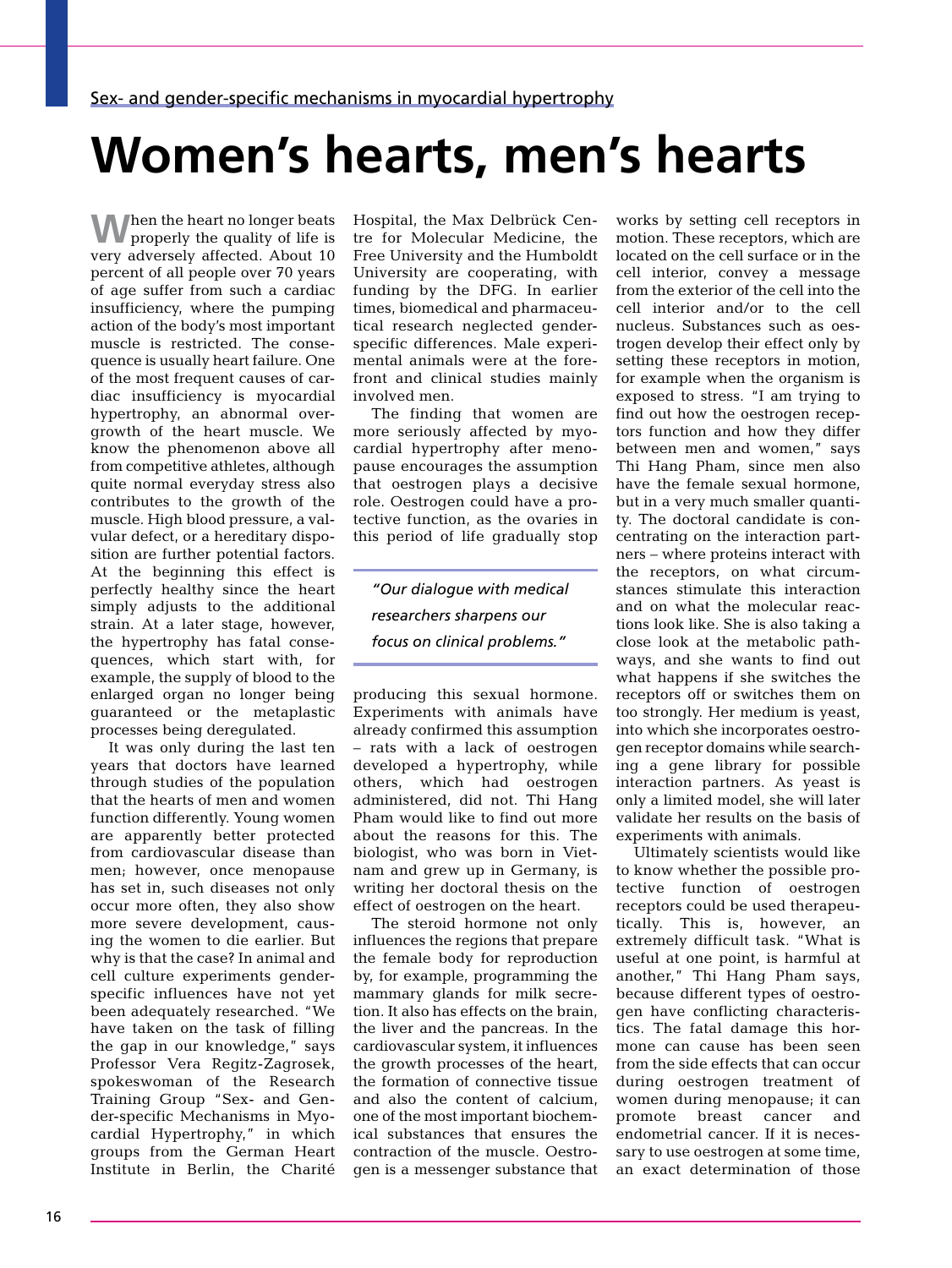

signal transduction pathways that suppress a hypertrophy is vital.

For the differences between men and women, however, it is first of all the genes on the X or the Y chromosome that are responsible. In his doctoral thesis Jörg Isensee, who has a Master's degree in life sciences, would like to identify the hereditary factors whose regulation is influenced by gender. In order to determine to what different degrees certain genes are switched on or off, he examines cardiac tissue of both sexes and from several age groups. He is interested in protein expression: the synthesis of a protein according to the building plan encoded in the DNA of a gene. With DNA microarrays he can experimentally compare the expression of several thousand genes. On the glass surface of a microscopic slide a miniature robot arranges the DNA sequences in rank and file and fixes them. "I hope that I can find candidate genes that are already switched on differently in women than in men in the healthy heart, and that are involved in the development of hypertrophy," he says.

Sexual hormones also have an effect on protein expression since the most important oestrogen receptors are also transcription factors, which means that they bind oestrogen and at the same time switch genes on in the cell nucleus. A higher concentration of the hormone apparently amplifies this effect and triggers a signal cascade. Jörg Isensee hopes that he will ultimately obtain a clearer picture of the gender differences in the heart.

**STD + YXYTHSL:N** 

"The lively and positive cooperation between the working groups yields a lot of synergies," Vera Regitz-Zagrosek believes, and the fellows of the Research Training Group profit from their examination of other disciplines and methods. The biologists particularly appreciate the dialogue with medical researchers: "We are very much focused on the molecular details and hence it is good to learn how to see the whole body through their eyes," says Thi Hang Pham, and Jörg Isensee adds, "In that way we identify the medically relevant issues and practical clinical problems." Of course this applies in reverse as well; since after all it is only the progress in molecular biological research that is able to clarify more and more fundamental mechanisms involved in the cause and development of diseases.

Aysun Karatas makes use, for example, of the clinically quite thoroughly examined effects of hypertension. The biologist, a native of Istanbul, is investigating in her doctoral thesis what genderspecific factors independent of hypertension promote the development of a hypertrophy. If blood pressure-increasing substances are administered to mice, the result is damage to the kidneys and a hypertrophy of the left ventricle within a few weeks. If the blood pressure is lowered by medicines, she can study the damage in isolation from the hypertension. Aysun Karatas is now carrying out com*Oestrogen can influence the activity of proteins. Cardiac fibroblasts, cells which build up the connecting tissue, were stimulated with rising concentrations of the hormone; with gel electrophoresis the proteins were cut open (left). On the right, the evaluation – the points show protein spots, the quantity of which increases or decreases in accordance with increasing oestrogen concentrations.*

parative research on male and female mice to see what could provoke the enlargement of the left ventricle in each case. Her interest is focused on calcineurin, a protein that binds calcium. Does hypertrophy develop when the signal transduction pathway of calcineurin is disturbed? And is it again the oestrogen that activates the metabolic pathway of the calcineurin? Answers to this are to be found by using knockout mice, lacking the gene to produce the oestrogen receptor.

Medical research on the sexes is still a young subject area and Vera Regitz-Zagrosek emphasises, with pride, the pioneering work being performed by the Research Training Group in this field. The natural scientists and medical researchers involved are learning on an interdisciplinary basis and at an international level. "The fact that the Centre for Gender in Medicine could be founded at the Charité Hospital in 2003 is also something we have to thank this RTG for." *mk*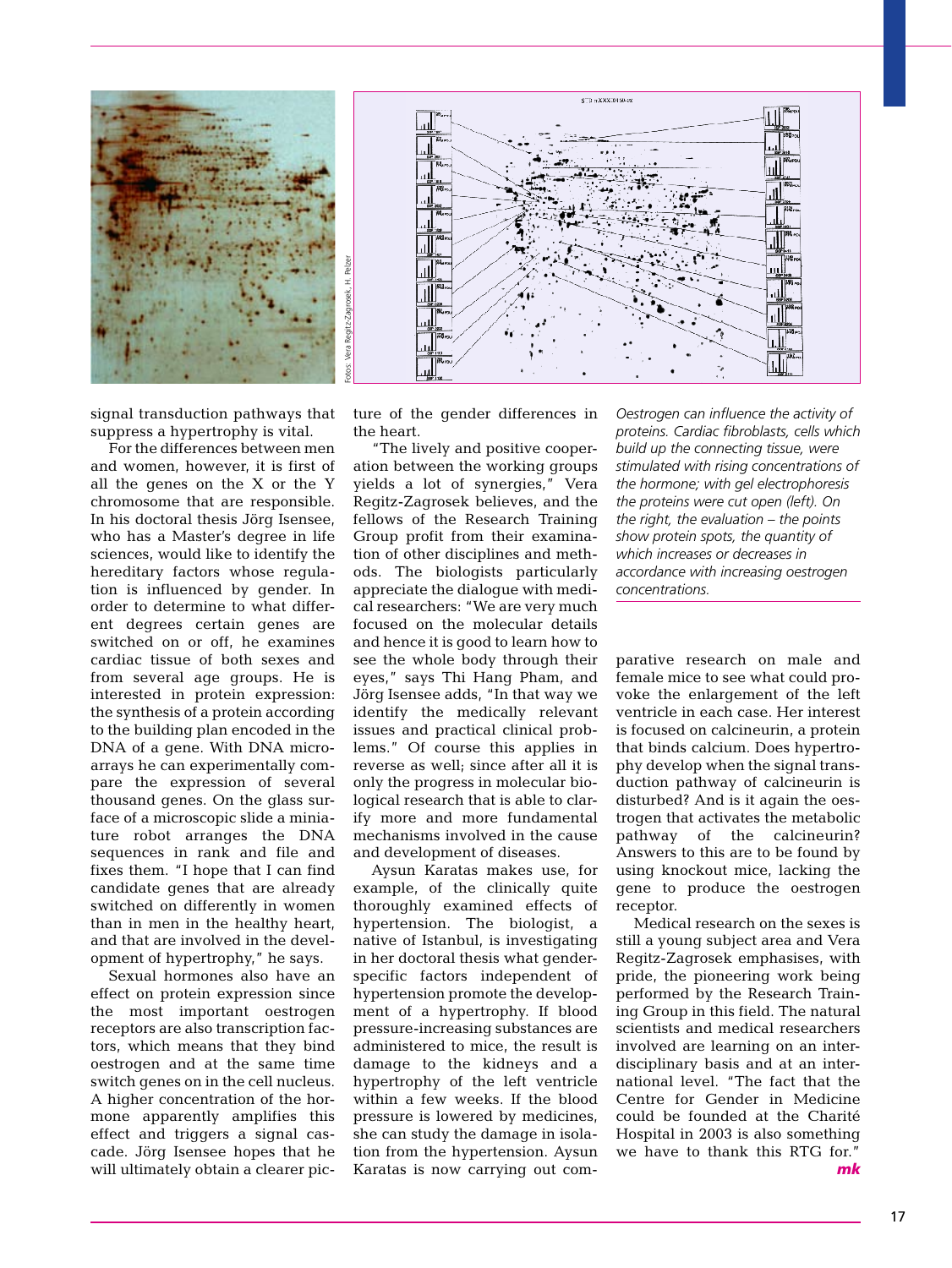# **Big things in small packages**

**S**everal films on the website of **The Research Training Group** "Micro-macro Interactions in Structured Media and Particle Systems" convey a graphic impression of the research work in Magdeburg. The solid-state physicist Gabriela Saage has, for example, placed a discrete element simulation of a thorough mixing process for granules on the net. This simulation is quickly production or handling have to be dried," he says, adding, "and that is expensive". About ten percent of total industrial energy consumption is used in drying processes.

To enable optimisation of the energy expenditure for the transformation of moisture into steam, engineers are trying to illustrate such drying processes using mathematical modelling and computer



*2D simulation of the heat transmission in mechanically mixed bulk material: temperature distribution in the bulk material.*

downloaded and started and shows a rotating drum containing balls, which become thoroughly mixed as it rotates. To make it easier to follow the process closely the balls are marked in different colours. "A typical situation that we have in drying processes," comments Professor Evangelos Tsotsas of the Institute of Process Engineering. "From food to plastic granules, from catalysts to pills, material commodities are mostly solids, which at some point during their

simulations. By examining the whereabouts of individual granule particles at given times, they hope to draw conclusions regarding better process conditions, for example to determine the optimum particle size for the drying process. To achieve this, close cooperation with mathematicians and physicists is necessary.

In fact many substances and materials in nature and in technology have a microstructure that, to a large degree, determines their macroscopic behaviour, and it is often easier to study and describe on the small scale the mechanisms responsible for behaviour on a large scale. To do this one must filter out and examine the information relevant to macro-behaviour, "since not everything to be found at the micro level is important for an understanding of the macrobehaviour", explains Professor Gerald Warnecke, mathematician and deputy spokesman of the RTG. "For this purpose we use statistical methods and mathematical models, which we can partly take over from other contexts, but usually we have to adapt them or develop them completely from scratch in an interdisciplinary dialogue with engineers and physicists." The result is that in the Magdeburg RTG computer simulations are being produced that can then be checked to see whether the calculated sequences tally with the reality in the experiment. For mathematician Warnecke this is a stimulating challenge "which is all very complex and usually not achievable with existing mathematical methods".

For example, in her doctoral thesis Dana Zöllner is developing a mathematical model for the growth of grains in polycrystalline materials, since in polycrystalline substances, such as metals, changes in grain structures caused by, for example, heating or cooling have a decisive effect on the macroscopic properties. "There are various approaches for modelling this micro-structural development," reports the doctoral candidate. "One possible method is the Monte Carlo simulation based on the Potts model, which was presented for the first time in 1984 for the simulation of grain growth in two dimensions," she adds. Meanwhile the performance of computers has increased considerably, enabling 3D simulation at reasonable cost.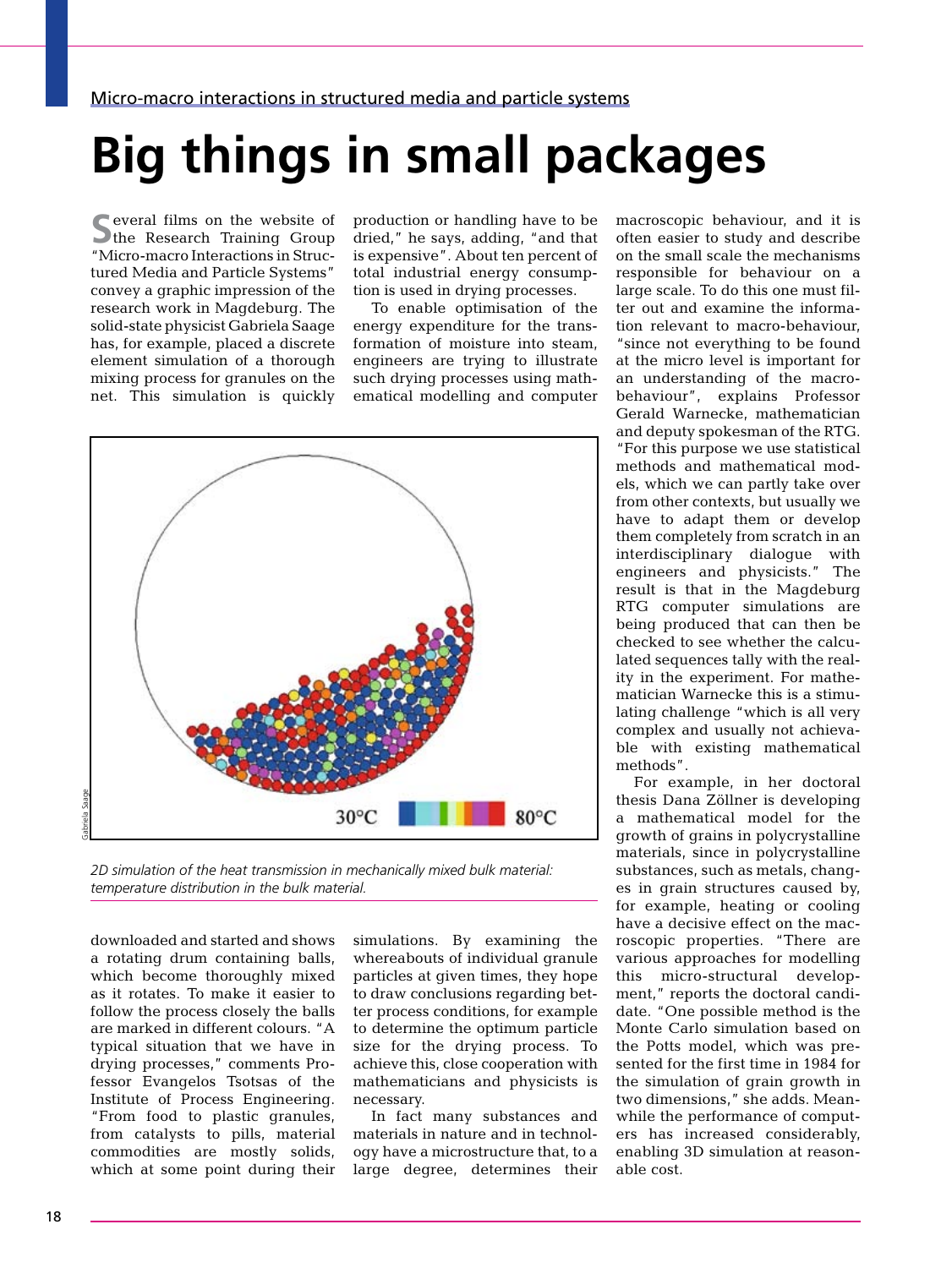

With a modified Monte Carlo algorithm Dana Zöllner succeeds in simulating the *growth of a crystalline micro-structure in three dimensions.*

In order to achieve a threedimensional simulation of a grain structure whose growth characteristics correspond to a real structure, Dana Zöllner has developed a modified Monte Carlo algorithm with which she can already excellently simulate the temporal development of the crystalline microstructure of very large grain structure in three dimensions. In a Monte Carlo simulation, work is done in a model with randomly selected values; in this case it is the lattice points of the crystals and their change against time. Zöllner implemented the algorithm in an object-oriented programming language so that during the simulation she can observe the grain structure and also the data of the structure.

"At the moment they are still ideal typical growth processes," she says. "We have a long road ahead of us until we can illustrate our simulations so close to reality that in metallurgy, for example, experimental efforts would no longer be necessary." In a first step, she believes, the general algorithm now available could be extended in such a way that, for example, occlusions in the material that curb the grain growth could also be simulated.

Mariya Nacheva from Bulgaria had already obtained her degree in engineering in Magdeburg before she joined the Research Training Group. In her doctoral thesis she is now dealing with the controlled cooling of metal surfaces at very

high temperatures by means of drops of liquid. She is not experimenting in a metallurgical laboratory either, and for her, too, what is important is the elaboration of the basics for later computer simulations which could replace or shorten more expensive experiments in reality.

In industrial practice, for example, steel is tempered by its being cooled swiftly from the red-hot state in a liquid medium. In this case, what is known as the Leidenfrost problem occurs: a vapour film forms between the hot surface and the cooling liquid, and this prevents direct contact between the metal and the liquid.

It is only below the Leidenfrost temperature that this vapour film collapses and the direct contact with the cooling liquid then leads to accelerated cooling of the metal.

*"Most of the fellows of our Research Training Group come from abroad."*

It is obvious that the position of this Leidenfrost temperature exerts a great influence on the future properties of the material. It is dependent upon the characteristics of the cooling liquid and naturally also the way the liquid is applied to the hot metal.

In her work, Mariya Nacheva is now developing a mathematical micro-model for a representative

volume element in which a single drop of cooling liquid can be observed, with the alteration of the influence parameters of its application to the hot metal surface above the Leidenfrost temperature, because "the greatest part of the heat transferred to the droplets by the hot surface is transmitted in the initial phase of direct contact", she reports. Future work will also involve integrating the time-dependent spreading of the drops as a function of the drop diameter and the speed of their application to the hot metal surface, as well as their surface roughness. Nacheva mentions, "It is only on the basis of a micro-model developed in such a complex manner that we can make statements

*"I found the Magdeburg Research Training Group in the Internet."*

about the characteristic heat transmission coefficient of a spray at the macro level."

While studying mechanical engineering at the Indian Institute of Technology, Sreedhar Kari came across the website of the RTG in Magdeburg and decided, at short notice, to apply for a fellowship in Germany. In his doctoral thesis he is trying to develop, at the micro level, a mathematical model for the macro-behaviour of a composite material in which piezoelectric ceramic fibres are embedded in a soft basic matrix. His work also integrates physical, technical and mathematical specialist knowledge.

"Kari's uncomplicated approach to Magdeburg is typical of the development of the Research Training Group "Micro/macro Interaction in Structured Media and Particle Systems," says Gerald Warnecke. "We first considered striving for international cooperation with other universities, but internationality has more or less established itself of its own accord in a different way. Fifteen of our eighteen doctoral candidates come from abroad." *db*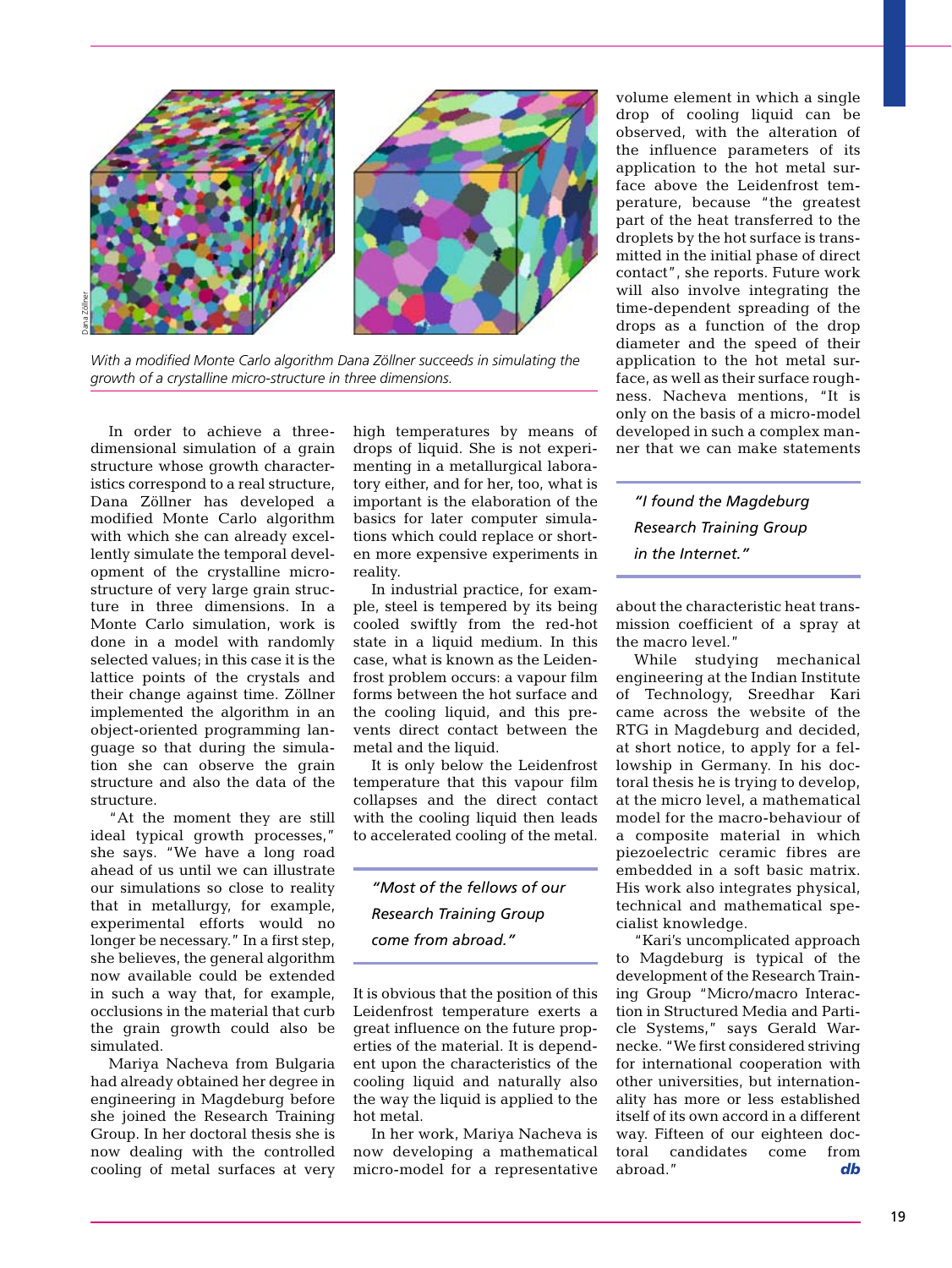### **Messages from the Earth's history**



**Many geoscientists have a particular display predilection for foraminifera. These unicellular** predilection These unicellular marine organisms have existed for many millions of years. What makes them useful is the fact that they form a calcareous shell that remains preserved over long periods of the Earth's history; the information on the past that is stored in them provides an outstanding climate archive. "What interests us is how during the history of the Earth the climate and environment situation have changed and how extreme climatic situations came about," says Professor Helmut Willems,

spokesman of the International Graduate College "Proxies in Earth History" at the University of Bremen, EUROPROX. "With these findings we can better understand global dynamics and find climatic models for future developments."

Because there were, of course, no thermometers or other instruments in primeval times, scientists have to rely on proxies – in other words organisms, for instance, that today live in their own quite specific ecological niches and can be traced far back into the history of the Earth – like the fossil archives of tiny creatures such as *On board the research vessel Meteor: Gravity cores are won from the seabed.*

coccoliths, dinoflagellata or the foraminifera mentioned above. These are what fascinate Elisa Guasti, a geologist from Parma in Italy who has just completed her doctoral thesis. She is a specialist in the Paleocene epoch that started 65 million years ago. At that time an enormous shallow sea called Tethys covered an area from Spain to Indonesia. When Africa and Europe were pushed together, the seabed sediments were raised and, over time, solidified to form rock. In Tunisia, Jordan and Egypt a search is now on for traces left by the Tethys Sea in the rock formations there.

During the Paleocene a greenhouse atmosphere prevailed – it is generally believed to have started with the global catastrophe of a meteorite impact, which also led to the extinction of the dinosaurs. Flora and fauna recovered slowly. The end of this epoch, the transition to the Eocene, was the climax of this warm age. About 55 million years ago the temperatures in the waters of the tropical oceans rose by several degrees Centigrade. Elisa Guasti finds data concerning the environment during that 10 million-year epoch in the calcareous shells of the foraminifera. The individual types can be distinguished by the morphology of the shells. In the samples of the rock Elisa Guasti carefully registers the statistical frequency of the various types. Scientists already know whether they prefer a warmer or colder climate, and so the water temperature at a given time can be determined. This can be deduced even more precisely from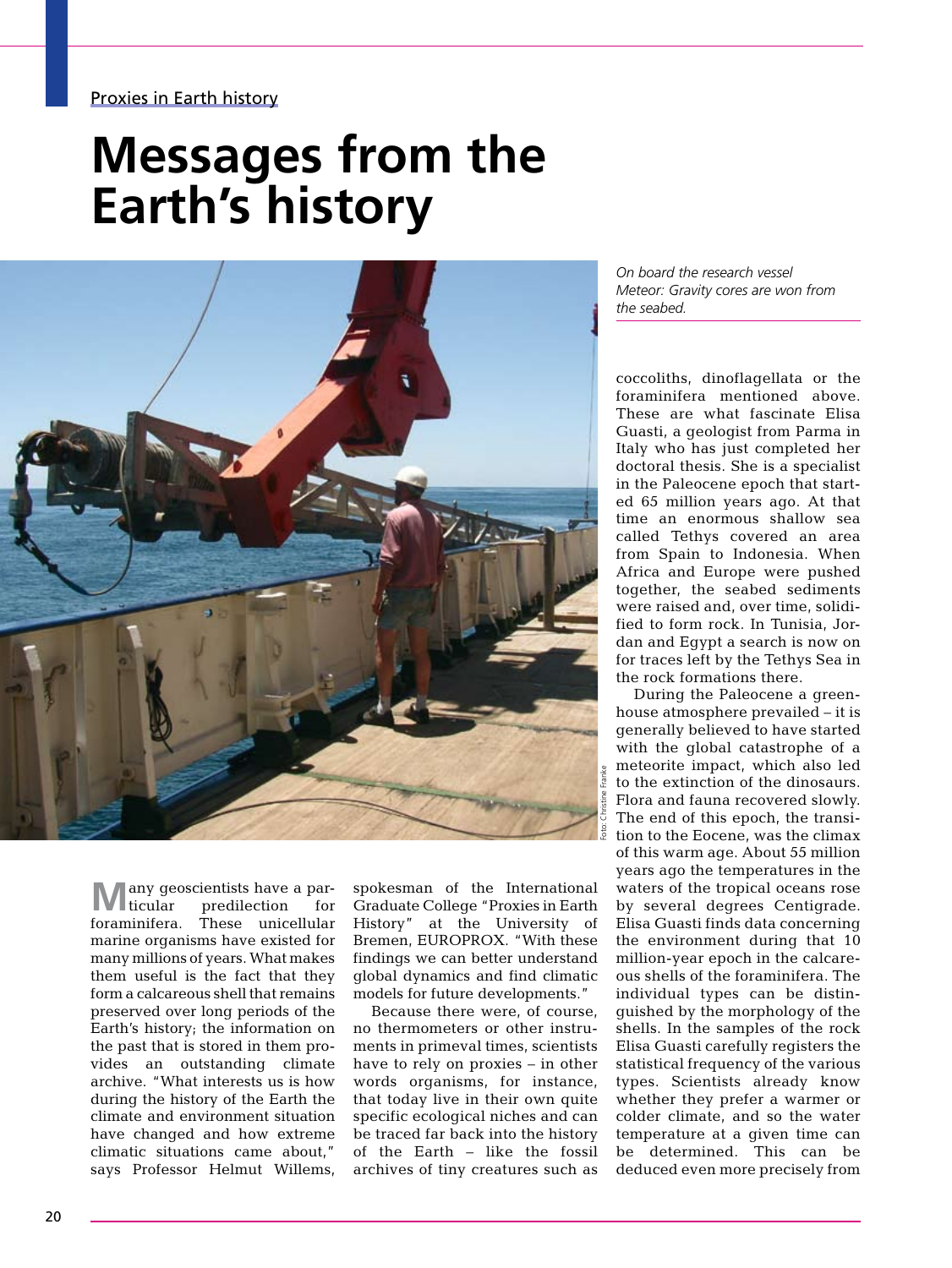the ratio of the oxygen isotopes 18 and 16 that were stored in the calcium carbonate of the shells at the time they formed; the isotopes are distinguished by the number of their neutrons in the atomic nucleus; the warmer the water, the higher the ratio. Also, the salt content of the ocean was apparently high at that time, which allows conclusions to be drawn concerning the water circulation. In warm extensive seas plankton multiply and thus the quantity of organic material increases. From the ratio of the carbon isotopes it is possible both to deduce the production of oceanic carbon dioxide and to follow the circulation of the water.

Journeys through time into the Earth's past make clear to what a great extent the oceans, atmosphere and biosphere interact. At the end of the Paleocene it is likely that gas hydrates on the seabed, which released methane and carbon dioxide, produced a greenhouse atmosphere; today it is human beings who are polluting the environment with gases and other harmful substances, for example by over-fertilising. It is with these anthropogenic effects that Helena Filipsson is working. The Swede has completed her doctorate at the University of Göteborg and is now conducting postdoctoral research in the Research Training Group that deals with the question

*"Because Bremen has such a good reputation for our subject we are pleased to be in Germany."*

of how the marine environment in the Gullmar Fjord on the west coast of Sweden has changed over the last 2,000 years.

In present-day Europe the ice bound to the north and south poles, and the North Atlantic drift and the Gulf Stream, ensure that we have a temperate climate. Sediment samples from a 7.5 m long drilling core that Helena Filipsson brought back from an expedition to the Gullmar

Fiord provide the material for her studies: like her Italian colleague she examines foraminifera in order to read off the environmental and climatic changes from the distribution of species, the ratios of oxygen and carbon isotopes, as well as the deposits of organic carbon. "The sediments have a high accumulation rate; it amounts to one centimetre a year," she explains. "In that way we have an ultra-high time resolution." The climate exerts a considerable influence on the sensitive system of the North Atlantic – and vice versa. The North Atlantic oscillation, changes in the pressure ratio between the Iceland low in the north and the Azores high in the south, is the decisive factor for short-term climatic variations. It has an effect on surface temperatures and the water exchange in the depths of the fjord. Helena Filipson is studying such changes, and at the same time investigating whether or not environmental pollution overlays these effects.

The two experts on foraminifera were pleased to come to Bremen, they assure us, "because the specialist area of marine geo-science has such a good reputation here". For example the DFG Research Centre Ocean Margins is also located here. A further advantage is the internationality – not only do young scientists from various countries do their doctoral studies here, they also cooperate with partner universities in Amsterdam and Utrecht. "Because the need for more internationalisation arose during the research work of the Research Training Group, we integrated further partners into the second funding phase currently in progress – the Massachusetts Institute of Technology (MIT) in the USA and the universities of Southampton and Bordeaux," says Helmut Willems. In the long term the introduction of a "European doctoral degree" in the sense of the Bologna Agreement is envisaged.

It goes without saying that the research is not restricted to fossil messages from the past. In order to develop and try out new proxies, and to refine existing ones and to design models from them, an inter-



*Christine Franke removes a sediment sample from a drilling core.*

disciplinary approach is necessary. Among the eight specialist disciplines, geochemistry and geophysics play just as great a part as palaeontology.

Christina Franke points to a cryogenic magnetometer; a small conveyor belt carries sediment cubes into a measuring container, sheathed in a protective cover, which measures magnetic signals at the extremely low temperature of -268.9 degrees Centigrade, the boiling point of liquid helium. In the "Marine Geophysics" working group the geologist identifies magnetic nano-particles and micro-particles from pelagic sediments of the equatorial Atlantic along a very complex east-west profile. The samples contain, in addition to microfossils, quartz particles, clay minerals or magnetic minerals. Magnetite, for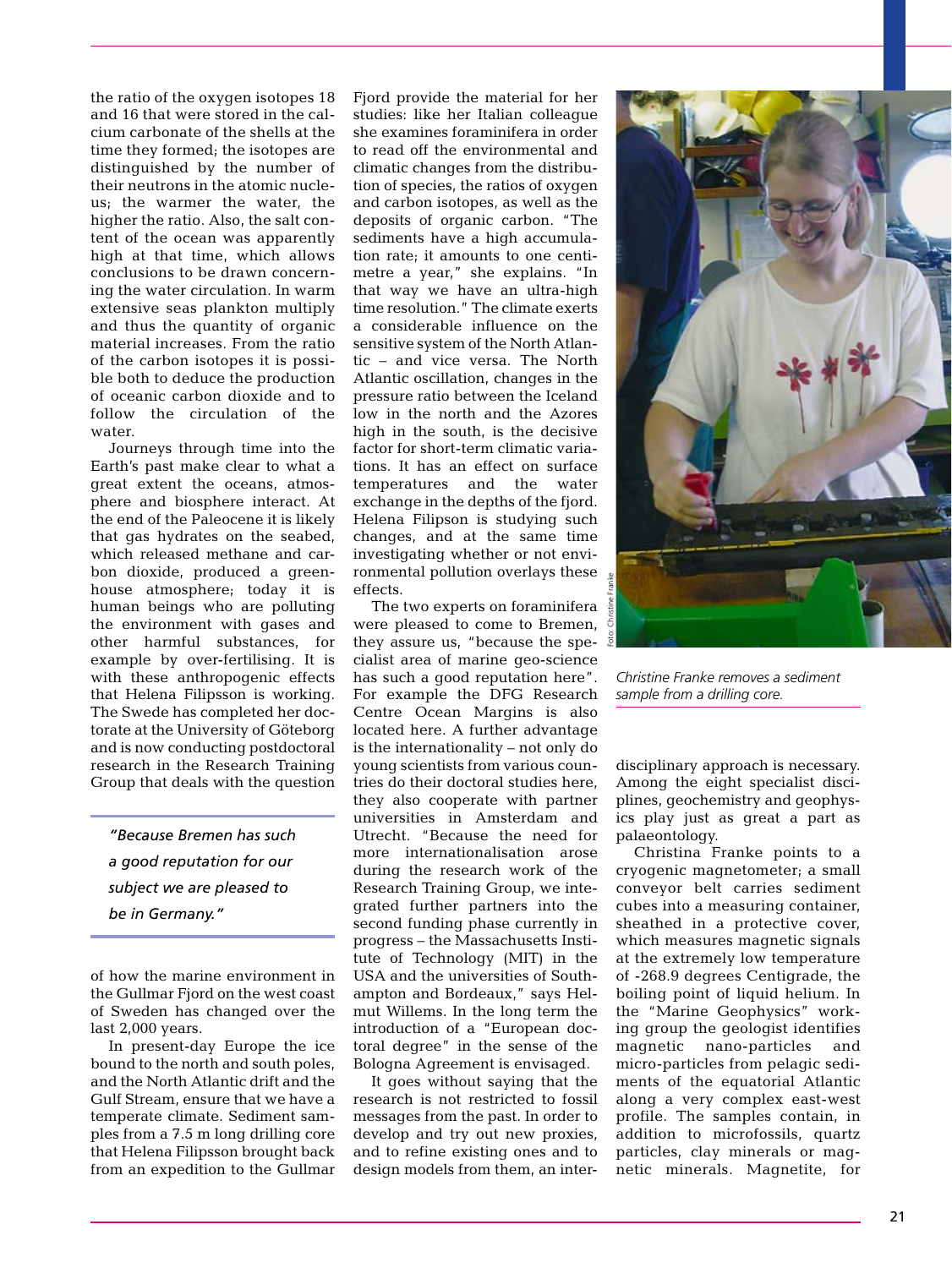instance, is one of the classic ferrimagnetic minerals that are highly suitable as proxies. Since the Earth's magnetic field has repeat-

*"The introduction of a European doctoral degree is envisaged."*

edly changed in the course of the Earth's history, and because the orientation of the ferrimagnetic moments in the mineral grains, similar to a "frozen" compass needle, is stored, she can date the sample quite precisely. In addition the successive sediment layers do not simply lie on top of one another. Ocean currents or wind will transport particles over long distances. She can also determine the origins of such particles with the help of magnetic examinations. "In the magnetic signals we have seen that in the western part of the equatorial Atlantic the fine magnetic fraction and the coarser



*Calcareous dinoflagellata in the transmitted light microscope – these unicellular organisms indicate warmer temperatures of the surface water, for instance in the older deposits of the Quaternary period.*

one are obviously not as coupled as in the east," she explains, "and that is related to the load of sediment particles". Her work supplements that of her colleagues. For example, she can explain whether and when the magnetic material was diluted by the introduction of carbonate, since high productivity increases the non-magnetic carbonate percentage in the sample.

"The nice thing about working here," says Helena Filipsson, "is that we get to know the methods of other working groups and in that way look beyond the quite narrow horizon of our respective areas of work". The aim of the next stage of EUROPROX is to join together the parts of the jigsaw puzzle even more, to produce an overall picture of certain periods of the Earth's history. "We want to apply for a research vessel so that various working groups can jointly take samples and examine them in one place. With the multi-proxy approach we want to supply the modellers with enough data for a picture of climatic change," says Willems. *mk*

*Unicellular marine organisms, the foraminifera, tell the story of past climatic situations. The species can be distinguished by the pattern of the calcareous shells.*

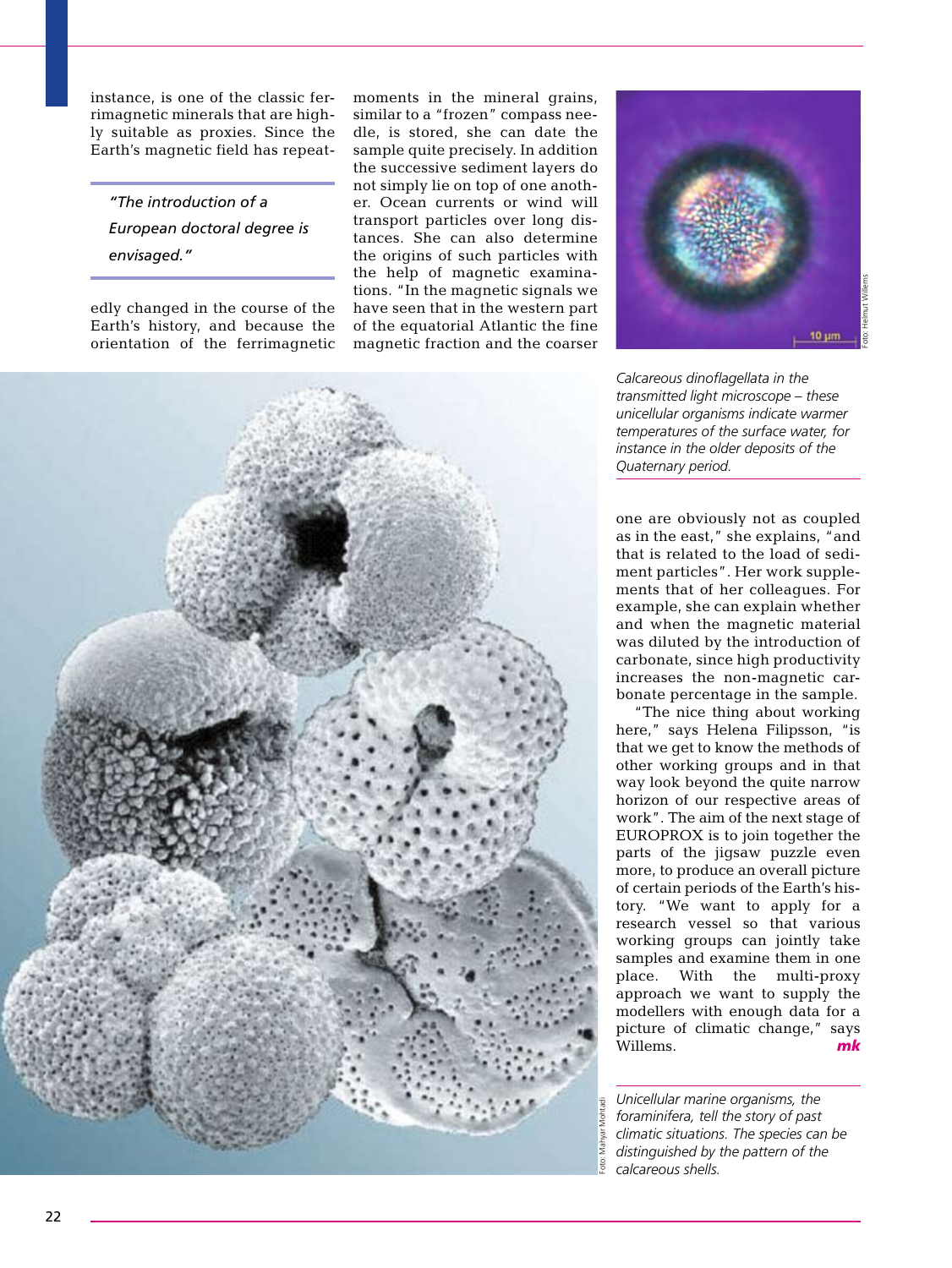#### **Interview**

# **Fit for excellence**

**S**usanne Albers, holder of the Chair for Parallel and Distributed Computing at the Department of Computer Science at the University of Freiburg, obtained her doctorate in the early 1990s as a fellow in the "Informatics" Research Training Group at the Saarland University. Following that she carried out research and taught at the Max Planck Institute for Informatics and at various German universities. In addition, she spent a year as a postdoc at the International Computer Science Institute in Berkeley, USA. Albers participates as a university teacher in the Freiburg Research Training Group "Embedded micro-systems" and is a member of the DFG Senate and Grants Committees on Research Training Groups.

*? How can one find a suitable Research Training Group after completing one's studies?* 

! In my case it was the recommendation of a professor followed shortly afterwards by a corresponding advertisement in the press. Today many people also find a Research Training Group matching their subject via the internet – either they browse through the pages of the DFG or of the university. The websites of the RTGs are easy to find and often provide very extensive information. Most of the sites are also in English, as many persons interested in RTGs are from abroad.

*? What memories do you associate with your time in Saarbrücken?* 

! The "Informatics" Research Training Group was an essential element of my later scientific career, since without the RTG I would not have been involved with cutting-edge research so quickly and I wouldn't have learned how to be scientifically

self-reliant at such an early stage. In short the RTG intensified and accelerated the processes I went through.

*? What do you attribute that to?*  ! It is simply a fantastic idea that during doctoral studies one can concentrate completely on research work and not to be tied up with additional teaching or administrative obligations. During my time in the RTG, I quickly learned that to produce good research results, work must be done in depth. But to be able to penetrate those depths one needs to be able to concentrate fully on a task; it's easier to get to the top if one is not distracted. Moreover the time spent on doctoral studies becomes shorter in that way. I remember fondly the times when a working day was still a whole day for research.

*? That sounds almost like monastic silence.* 

! Not at all. All of the members of the Research Training Group met for a seminar once a week and we were able to exchange ideas and experiences there. We gave lectures in turn and all became acquainted with one another's work, projects and results. At those seminars I got food for thought for my own doctoral thesis, even if the subjects were quite different. But one always picks something up: how to tackle an issue; if a certain approach would also be of advantage in my work, etc. During the discussions sparks leapt across.

*? Is that the reason why you still commit yourself to the Research Training Groups today?* 

! Naturally, the whole matter is a process that the DFG initiated in 1990 and has gone on developing



since then. I find it exciting to have been there at the beginning and to now continue to support this process and be able to make my own contributions. During the course of the last 15 years, the DFG has continuously fostered and improved the Research Training Groups programme. This deserves credit, because as a result, here in Germany, we have something that's very successful and that does not exist elsewhere.

That's why the Research Training Groups are so attractive. Meanwhile the applicants come from every country imaginable and many Research Training Groups have become internationalised, having established cooperation with universities in other countries. These ensure that the members of the RTGs travel abroad for research stays and conferences: a period of only a few weeks at a university in another country is an experience which is important for the career and is also personally enriching. Science is international, and according to my observations the RTGs are exactly the right structure for making progress in the international business of science, and for succeeding in the long term.

*Marion Kälke and Dieter Beste spoke to Susanne Albers*